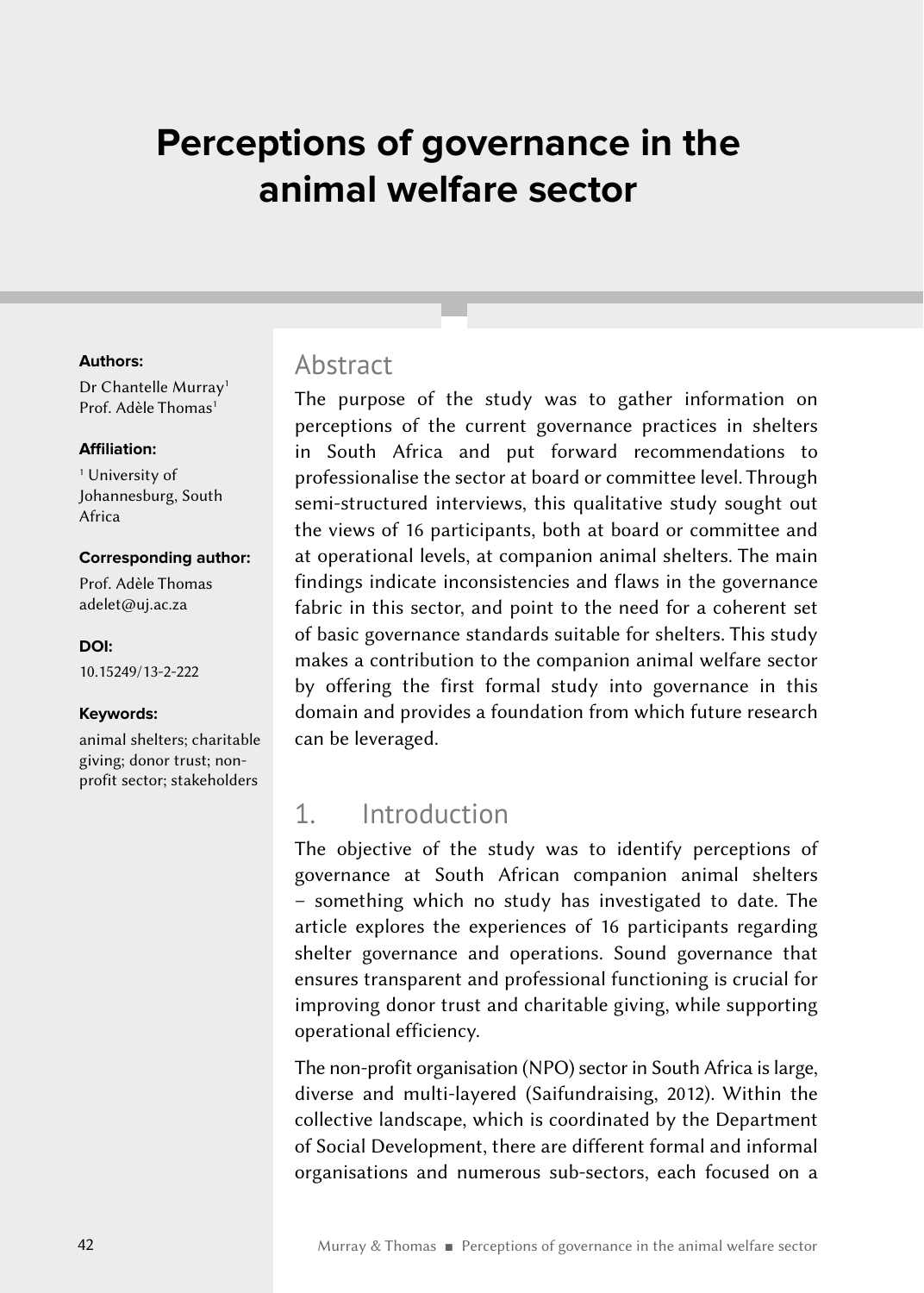particular domain of human, animal or environmental need. The animal welfare sector fulfils an important role in the broader sphere of social development, which would not be balanced or sustainable if important aspects such as animal well-being and human–animal relationships were excluded from development programmes (World Animal Net, 2015). Their inclusion ensures the holistic development of humans, communities and societies. The American Society for the Prevention of Cruelty to Animals (ASPCA, 2012) categorises 'companion animals' as domesticated or domestic-bred animals that are companions in the home or exist in close relationships with humans.

Animal shelters focus on the sheltering, care, rehabilitation and re-homing of companion animals. Within the context of the challenge to raise funds and ensure sustainability, shelters are usually registered as non-profit organisations (NPOs) with the Department of Social Development. They must adhere to general governance principles as noted in the King IV Report (Institute of Directors, 2016) to ensure effective management, financial control, transparency and accountability, performance and results.

NPOs have increasingly stepped into socioeconomic and social service arenas worldwide, and need the professionalism, capacity and resources to remain true to their respective mandates while upholding good governance as they work with donor funding. In South Africa, the animal welfare sector enjoys little government and corporate funding support and struggles to survive. As such, the purpose of the study was to gather information on the current governance practices in shelters and put forward recommendations to professionalise the sector at board or committee level.

## 2. Corporate governance

Over the last 20 years, the ideology and adoption of corporate governance has spread rapidly around the globe, at both national and organisational levels (Aguilera & Cuervo-Cazurra, 2009). In broad terms, corporate governance is related to the framework of interwoven rights and responsibilities amongst stakeholders who have a vested interested in the organisation (Aoki, 2001), or the review of power and influence as it relates to the decision-making within the organisation (Aguilera & Jackson, 2010). Codes of good governance can be viewed as a set of guidelines related to the functioning of the board of directors and other governance systems within the organisation in order to pursue best practices (Zattoni & Cuomo, 2008). These codes, such as those noted in the King IV Report (Institute of Directors, 2016) have been developed to improve weaknesses in corporate governance systems by recommending a set of standards or norms aimed at improving transparency and accountability at executive and senior management levels (Fernandez-Rodriguez, Gomez-Anson & Cuervo-Garcia, 2004).

Armstrong, Segal and Davis (2006) indicate that corporate governance in South Africa was formally introduced by the publication of the first King code (King I) in 1994. The King codes (1994, 2002, 2009, 2016) are based on the voluntary 'comply or explain' principle and require organisations to extend beyond the typical financial and regulatory reporting of corporate governance and take into account the interests and well-being of a range of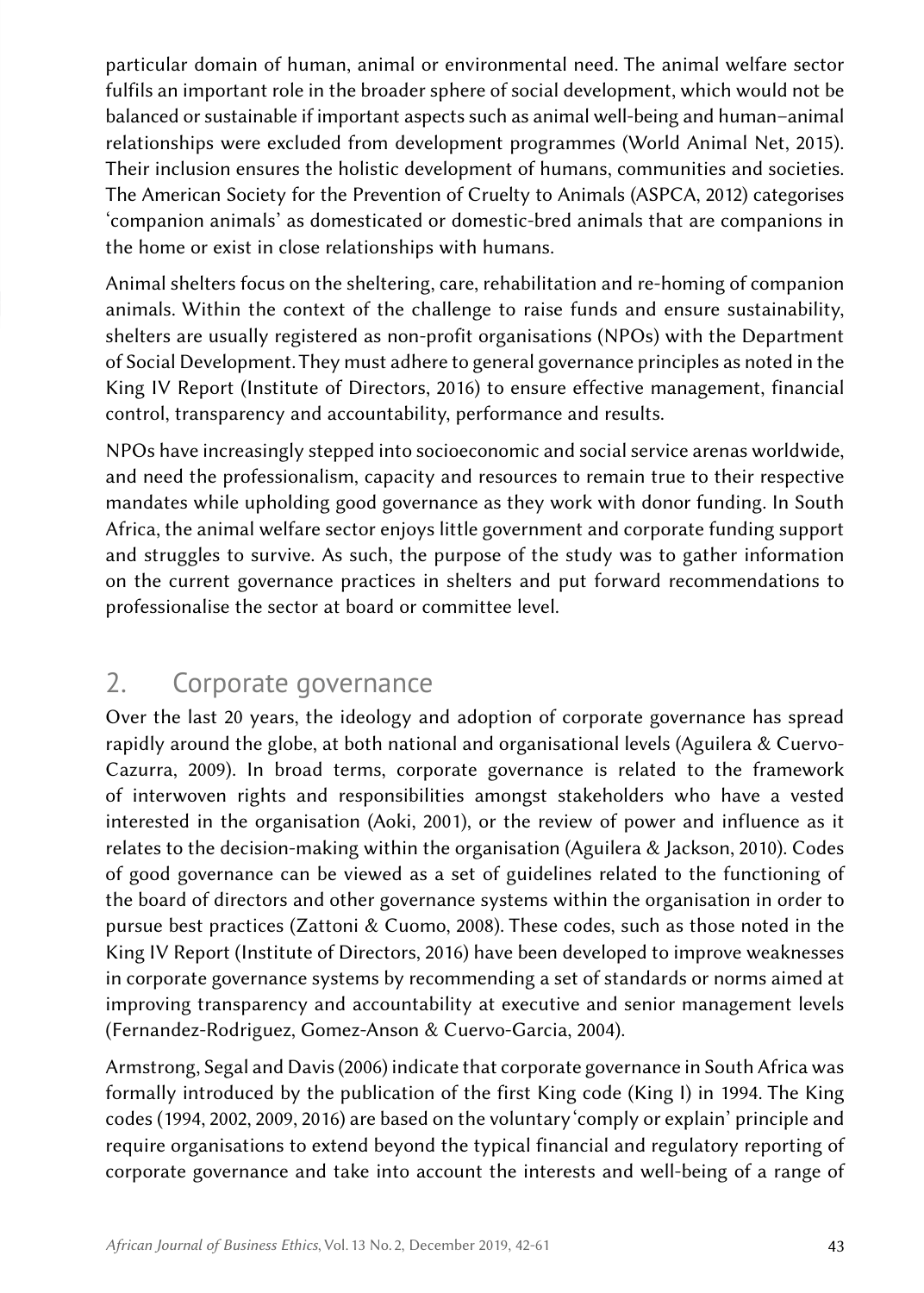stakeholders including local communities, employees and customers (West, 2009). The King IV code came into effect in 2017 and has a holistic outlook that views organisations operating according to "the triple context of the economy, society and the environment" (Institute of Directors, 2016:4). The listed governance principles and practices must be applicable across public, private and NPOs (Institute of Directors, 2016).

While corporate governance has been one of the key topics for a number of years in management practice and theory, the research-oriented analysis of governance in nonprofit settings is underdeveloped (Issa Gazi, 2012), thus underlining the importance of this study. McClellan (2014:253) states that "NPOs, as the mission-driven agents of change, are moving from the margins to the centre of our social fabric, especially as government spending on social programs as a proportion of total spending, decreases". NPOs are under escalating pressure to fill the void left by government in a wide range of social areas, and they now facilitate projects, funded by public money, that were previously handled by government (Verschuere & Beddeleem, 2013).

With this as context, more and more NPOs have to prove that they have efficient and effective governance structures (Du Bois, Caers, Jegers, De Cooman, De Gieter & Pepermans, 2007). Wells (2012) confirms that there is no doubt that the credibility of NPOs is positively linked to good governance, and that this, in turn, has a positive link to obtaining funding to achieve objectives.

## 3. Companion animal welfare in South Africa

In South Africa, the SPCA movement, which began in 1955, operates under the leadership of the National Society for the Prevention of Cruelty to Animals (NSPCA). Over the years, the animal welfare cause in this country has given rise to a proliferation of diverse types of private organisations. However, the SPCA movement remains the largest formal organisation in the field.

Given South Africa's apartheid past and the need for government to address historic disadvantages and socioeconomic inequalities, the animal welfare sector needs to proactively drive its own sustainability. The lack of a coherent government response to the various animal welfare challenges in this country, coupled with the absence of government funding in the sector and the omission of animal welfare from corporate social investment priorities, indicates that that the sector is 'on its own' at this point in time. The draft report of the Department of Agriculture, Forestry and Fisheries (DAFF, 2015:3) states that "South Africa does not have any comprehensive legislation that addresses all animal welfare needs … The current legislation is fragmented …".

The literature review, too, revealed no formal studies relating to the sector landscape, its governance practices or its level of donor investment. Such a lack of formalised research attests to the fact that this sector has not been a priority in terms research or allocation of funding.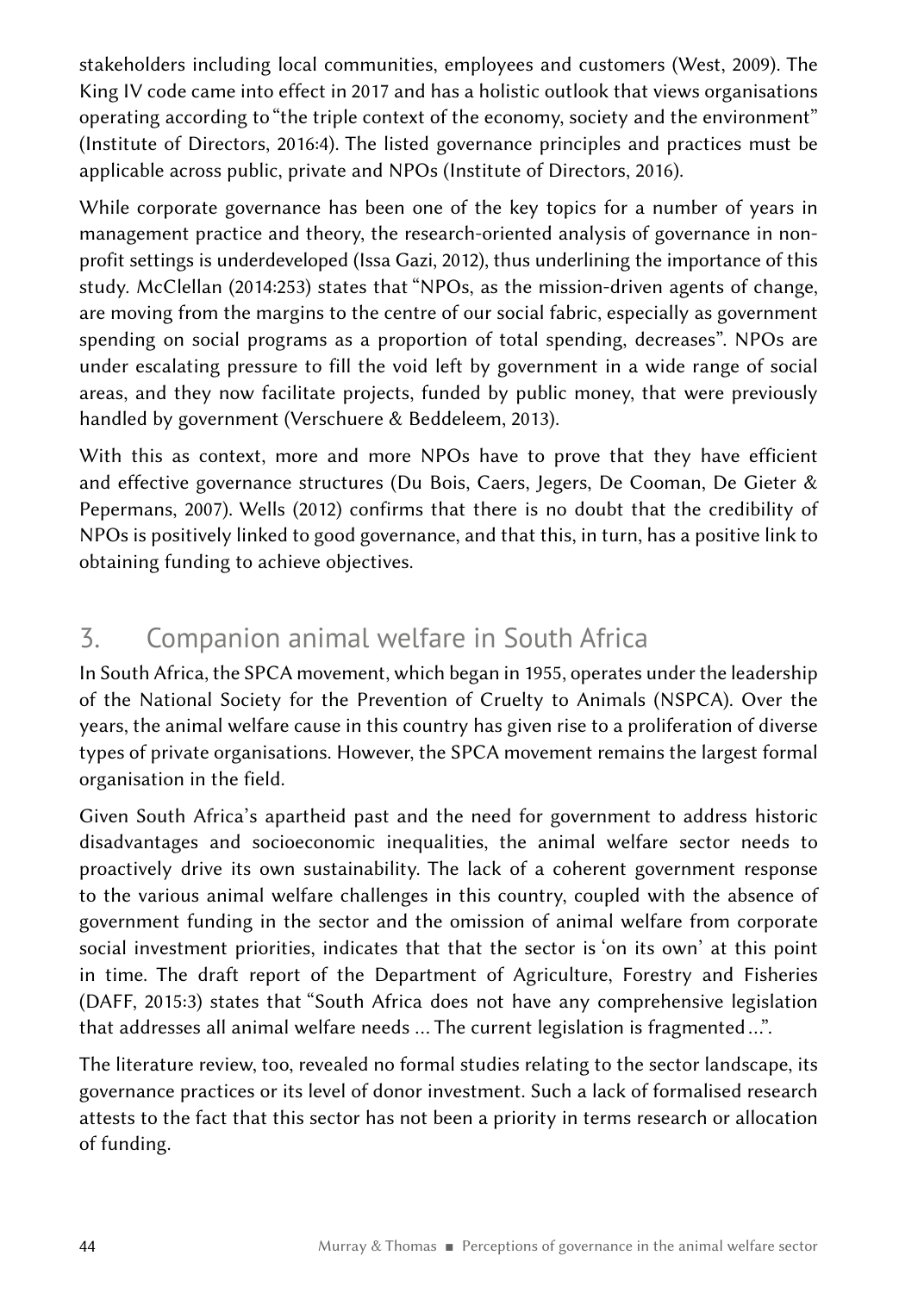## 4. Research design

The objective of the study was to identify perceptions of governance at South African companion animal shelters.

### 4.1 Method

This study used a qualitative research design to collect data, analyse the findings and provide insight about governance practices in the companion animal welfare sector in South Africa. The fieldwork was facilitated over a single phase of data gathering, drawing on semi-structured interviews to engage with participants.

### 4.2 Sampling

The population included all board or committee members, shelter staff and volunteers involved in two public (SPCA) and two private shelters. SPCAs are shelters that fall under the SPCA Act and that are obligated to accept every animal surrendered into their care. Private shelters that came into being after the SPCA era, are not supported by the SPCA Act and are not obliged to accept every animal referred to their service. This population is directly involved or indirectly involved (such as a volunteer fundraiser) in the operations of a shelter. A purposive sample of 16 participants was drawn from this population.

A consideration underpinning the choice of sampling approach was to ensure a crosssection (or strata) of participants (volunteers, board members, employees of the organisation) across all organisations so that a diversity of views and experiences could be incorporated into the study.

The following criteria constituted the basis for the selection of the four participating shelters and participants:

- The organisation had to be classified as a 'shelter', in other words, have the facilities and operating practices that facilitate the housing and care of companion animals for purposes of safe-keeping, rehabilitation and/or re-homing;
- The shelter had to be registered as a non-profit organisation (NPO) or non-profit company (NPC), and fall into either the public or private shelter domain;
- The shelter had to be in existence for longer than two years;
- The shelter had to have established a known brand, being known to local communities and wider afield as opposed to informal shelters that are not registered and that operate informally from a home base; and
- The shelter had to be of such a size (in terms of employees and volunteers) that participants could be selected at board or committee, management, specialised staff, volunteer and donor levels.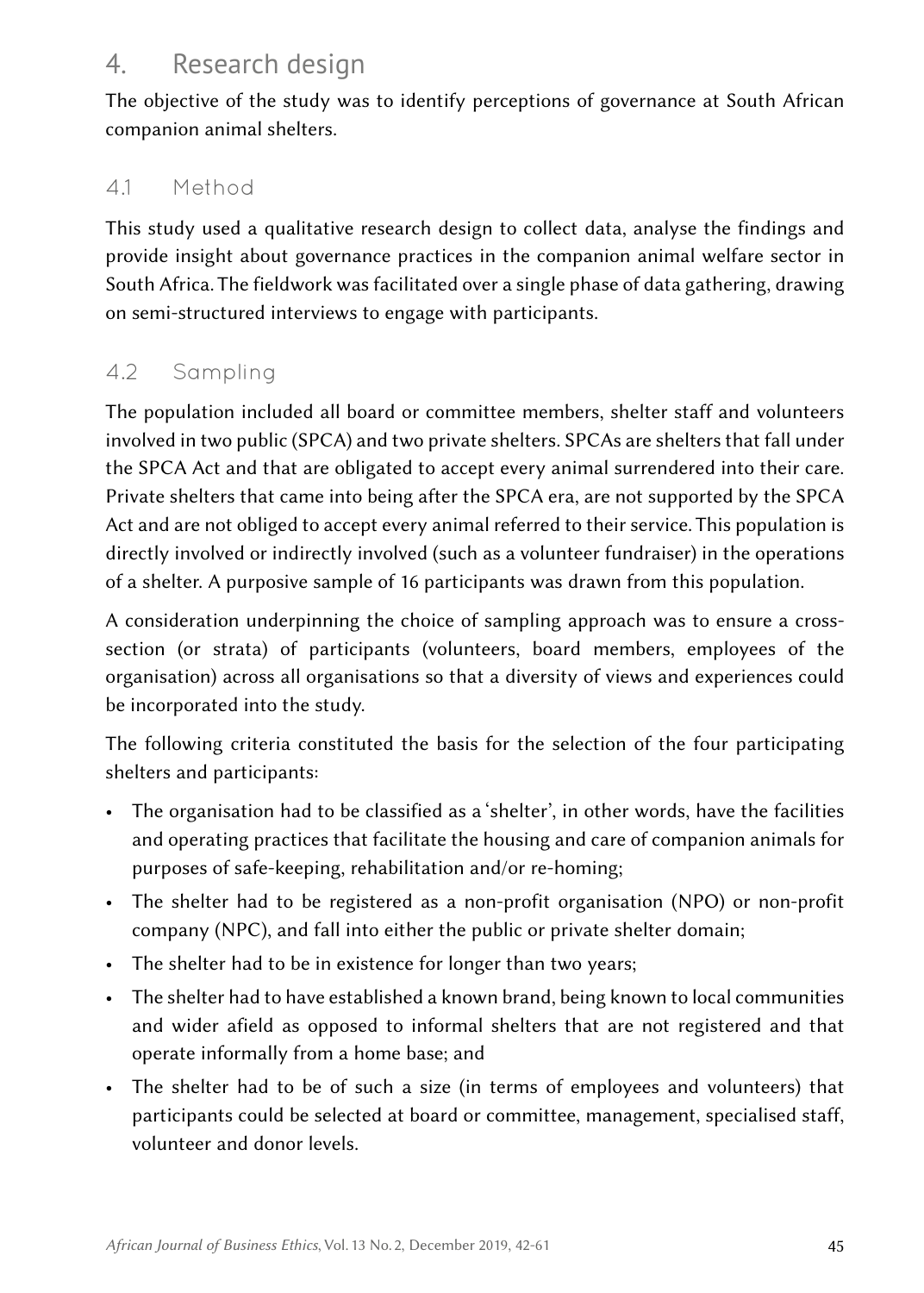#### 4.3 Data analysis

The qualitative data were reviewed line by line, and in detail. As a recurring concept became apparent, a code or label to help catalogue and cluster key concepts was assigned to that segment of the document while preserving the original context in which these concepts occur (Miles & Huberman, 1994). The list of codes in the transcriptions were recorded and compared – this was an iterative and dynamic process of sifting, comparing and filtering. This process culminated in the identification of five dominant themes common across the interviews.

#### 4.4 Ethics

In ensuring clear information about the study, the researchers sent a letter to all chairpersons of shelter committees several months before the fieldwork started. This letter was disseminated amongst the targeted strata at each shelter and participation was voluntary.

The fieldwork approach focused on ensuring psychological security and confidentiality. Interviews were scheduled at venues and times that suited each participant, and participants were free to speak their minds without fear of negative consequences. Each participant had the opportunity to decline the use of a recording device if they were not comfortable with such.

Participants were advised that they would receive a summarised report of the overall research findings and that all references to any specific individuals or shelter would be replaced by a generic overview of the emerging patterns and trends.

### 5. Findings

Five dominant themes emerged from the data.

#### 5.1 Theme 1: Ethical leadership

#### 5.1.1 The constitution as baseline for ethical leadership

The interviews revealed a variable understanding and awareness of the influence of the organisational constitution on the functioning of the board or committee and shelter. A response that reflected this position is as follows:

I don't know if we are adhering to the constitution the way we should, for example, in terms of structure. I'm not sure if committee members have even read through it or understood it. (Participant 5: Inspector/committee member, private shelter)

The public shelters (SPCAs) resort under a constitution generated by their national governing body – the NSPCA. Despite this structuring, however, the responses did not demonstrate understanding with regard to the purpose, content and application of the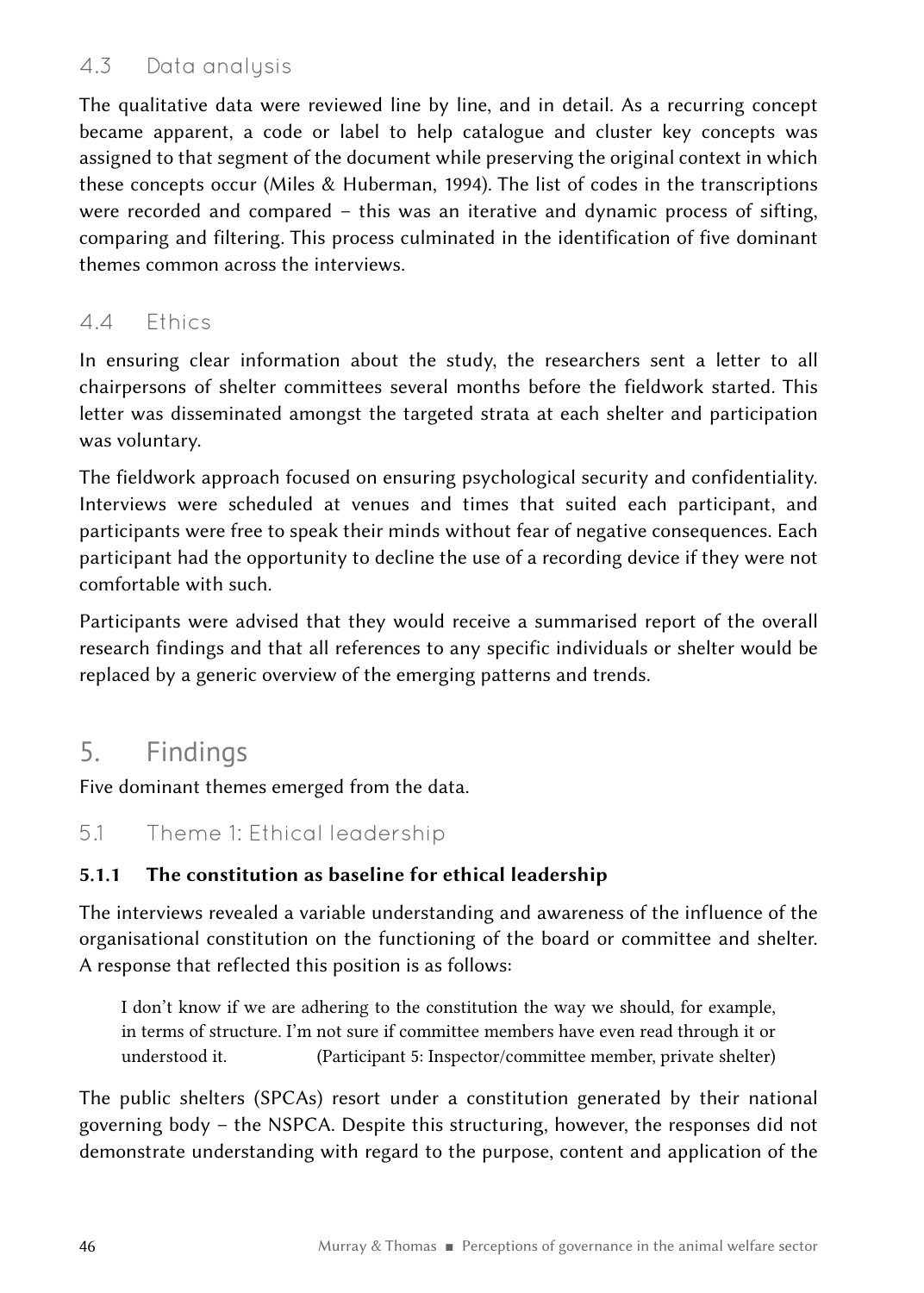constitution. Private shelters generate their own constitutions as part of the process of registering as NPOs. However, the responses suggested that adherence to the constitution is often a compliance exercise, and that the constitution is not necessarily implemented daily in terms of organisational decision-making, procedures and ethos.

#### 5.1.2 Conflicts of interest, the balance of power and the role of the chairperson

The lack of centrality of the constitution in the functioning of the board or committee opened up a number of controversial issues related to governance. One of these issues was the occurrence of the 'founder's syndrome', a situation in which a founder member overstays his or her welcome at the helm of an organisation.

You know all about 'founder's syndrome'? Our founder was a typical example. It was her place and no-one was going to get rid of her. She was stealing money. It took the board of directors and one person with enormous guts to eventually work her out – it was one of the worst fights I have ever seen in my life.

(Participant 4: Managing director/board member, private shelter)

The responses pointed to a dominant power that resides within the founder member or the chairperson, and which remains unchecked in the absence of a clear constitution that is widely understood and enforced by all board or committee members.

#### 5.1.3 Election of board members and composition of the board or committee

Participants grappled with what it means to be ethical and sufficiently transparent to the public while still adhering to a governance model that works in practical terms. The governing boards/committees of shelters often consist of a hybrid collection of volunteers from the public and internal animal welfare staff or representatives from the shelter itself. However, this approach is proving difficult, given the rapid turnover of committee members and prevailing conflict situations.

In many NPOs, friends and family get elected onto the board or committee in the absence of willing volunteers or nominations from the public sphere. This is certainly not an ideal situation. It is important to keep a professional and arms-length approach to board relationships.   (Participant 4: Managing director/board member, private shelter)

All participants indicated that there were challenges in bringing together the right people from both the public and the animal welfare environments.

There is no time limit by which a chair must step down. I have been here for four years now. Committees must be re-elected at the annual general meeting but these AGMs are poorly attended, if at all. (Participant 3: Chairperson, public shelter)

As such, both the composition of effective boards or committees, as well as the election of representatives, remains challenging in this sector.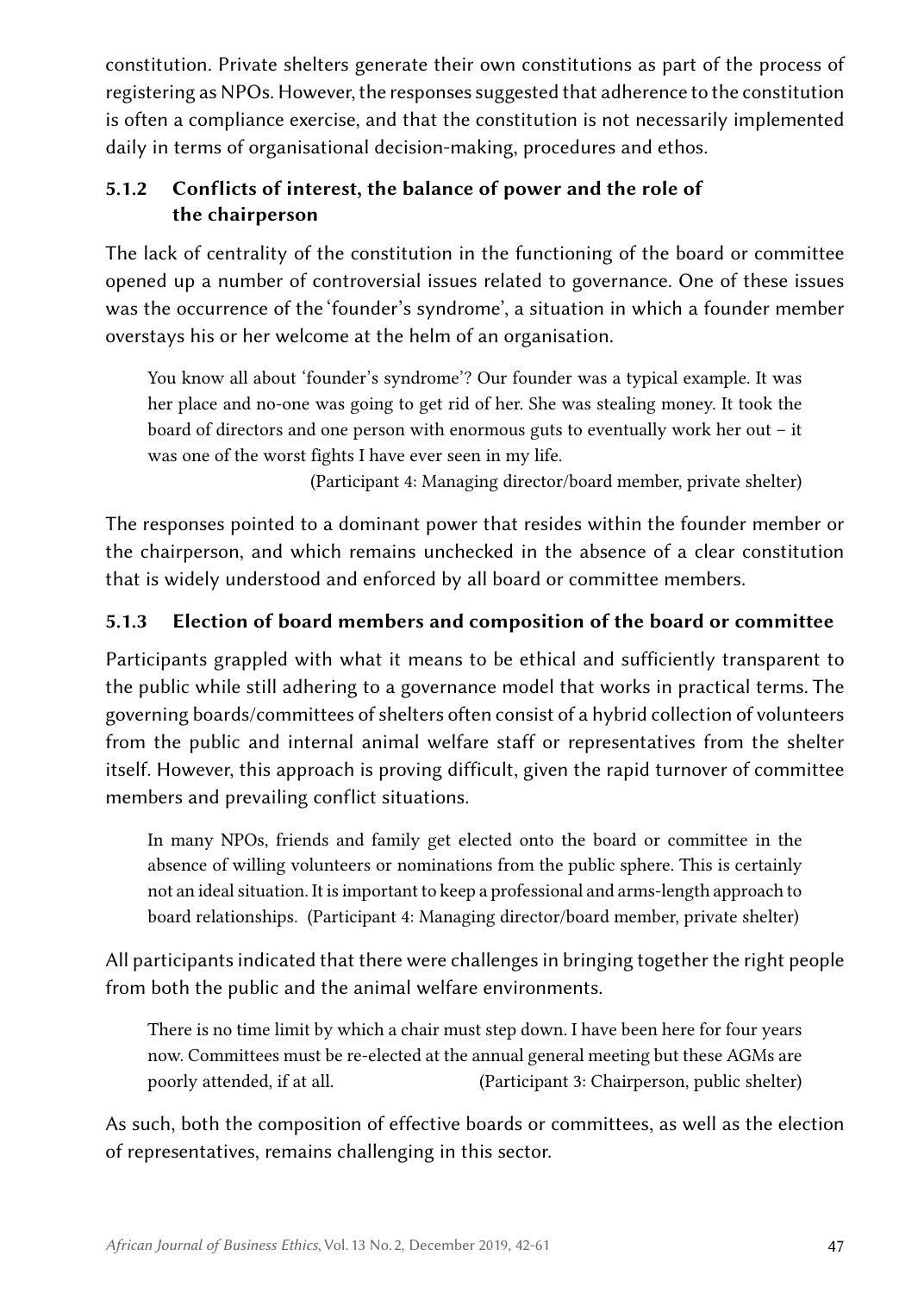#### 5.2.1 Board representation

This theme emerged from the discussion of the election of representatives and the composition of the board or committee.

Practically, making use of HoDs [heads of departments] does help because we can run our operations well without committee 'interference'. However, we talk about a lot of the same things and we do not have fresh perspectives, new skill sets and other ideas. (Participant 1: Shelter manager/committee member, private shelter)

One of the private shelters relies only on its management committee for governance and operational requirements. This is cause for concern given the exclusion of external or public representatives from a transparent committee structure. Another private shelter opted to have only the managing director of the shelter on the board, together with skilled professionals who were specifically sought out and recruited. This structure has demonstrated operational merits. However, the manner in which the professionals were selected and recruited may be open to question.

We specifically sought out our board members for their skills. We had a need for an accounting person, an advocate, a business person, a CSR person, and then, of course, the inclusion of the MD of the shelter.

(Participant 4: Managing director/board member, private shelter)

From the feedback received, the formula and process for selecting people to serve on the board or committee, is inconsistent and requires improvement.

#### 5.2.2 Roles

The following comprised generic roles within the board or committee structure: chairperson; vice-chairperson; treasurer; and secretary. This was particularly true for shelters in the public domain (the SPCAs). The formalisation of these roles was also dependent on the size of the shelter – the bigger the shelter, the more formalised the board or committee, and the better the chances of all four roles being present. In smaller public or private shelters, it was more common to find one person fulfilling more than one role. This raises concerns from a governance point of view.

In the absence of active support from the public, non-attendance at meetings by members, conflict between volunteers and animal welfare staff on the board or committee, and a lack of options as far as suitably skilled and available candidates is concerned, the committee roles become cosmetic in nature, extinct, or remain vacant for extended periods. From a governance perspective, this creates an opportunity for founding members or chairpersons to 'abuse' the leeway created as a result.

#### 5.2.3 Capacity challenges

Capacity, both in terms of numbers and the quality of willing or skilled people is a critical factor in the effective governance of companion animal shelters in this country.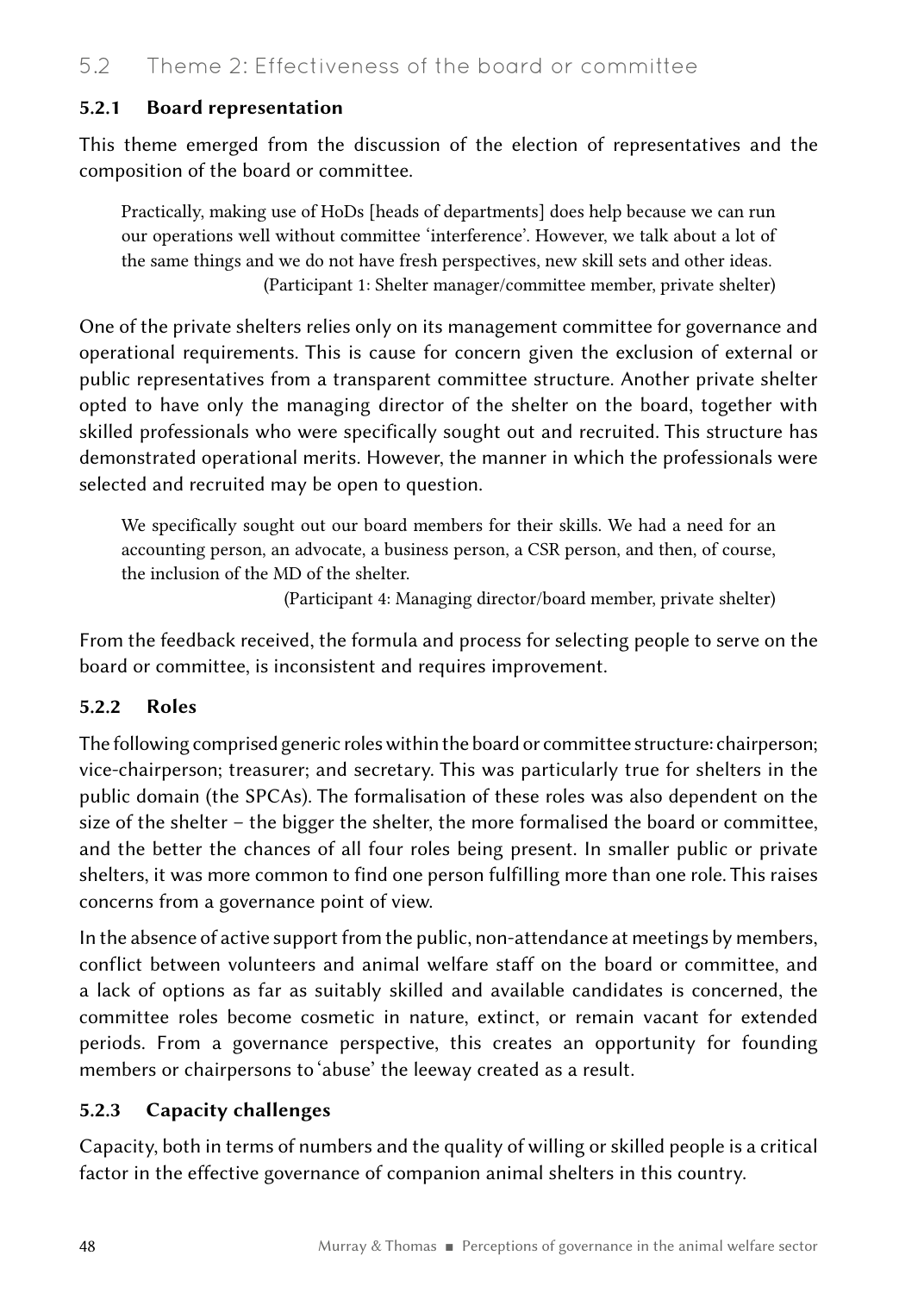If you look at the shelters, we are battling with governance because we just cannot get people to volunteer on our committees.

(Participant 1: Shelter manager/committee member, public shelter)

Given the lack of government funding support for the sector, the difficult nature of animal welfare work and the challenges of being able to remunerate individuals competitively, shelters struggle to retain competent people and may often end up keeping individuals who are not suited to the job. The same principle applies to individuals fulfilling governance roles at board or committee level – as long as the roles are filled, or the committee is able to function in some basic way, it will continue to exist or operate in some rudimentary form. This drops the standards of governance within the sector.

#### 5.2.4 Performance evaluation of the board or committee

Given that the companion animal welfare sector has little to no professional support functions within shelters, it emerges that there is limited (or no) performance evaluation of members of boards/committees.

In our case, our management team also constitutes our committee. The focus of our performance appraisals is on us as operational staff, not on us as a committee. These are hit-and-miss appraisals. The chairperson of our committee is also the managing director of our organisation, and he has no performance appraisal aimed at evaluating himself. (Participant 1: Shelter manager/committee member, private shelter)

If performance evaluations happen at all, they happen at the staff level within the shelter, but not at board or committee level.

#### 5.2.5 Strategy and risk management

The topics of strategy and risk management seemed to have caught participants offguard. Their focus was on the current reality and getting through the challenges from day to day.

You are often so bogged down by the enormity of the task that strategy falls away. This country has a huge problem. We cannot possibly grow any more, and the need just doesn't get less. (Participant 4: Managing director/board member, private shelter).

Only the two shelters that had included specialists from the corporate environment were able to confirm that strategy and risk management formed part of their meeting agendas.

### 5.2.5 Orientation and training of board or committee members

Incoming board or committee members are generally not familiar with the governance responsibilities required at this level, nor are they aware of the unique dynamics and challenges of the companion animal welfare sector as regards legislation and practice. Succession planning was not implemented effectively and many incoming board or committee members joined when the previous board or committee was dissolved or dismissed.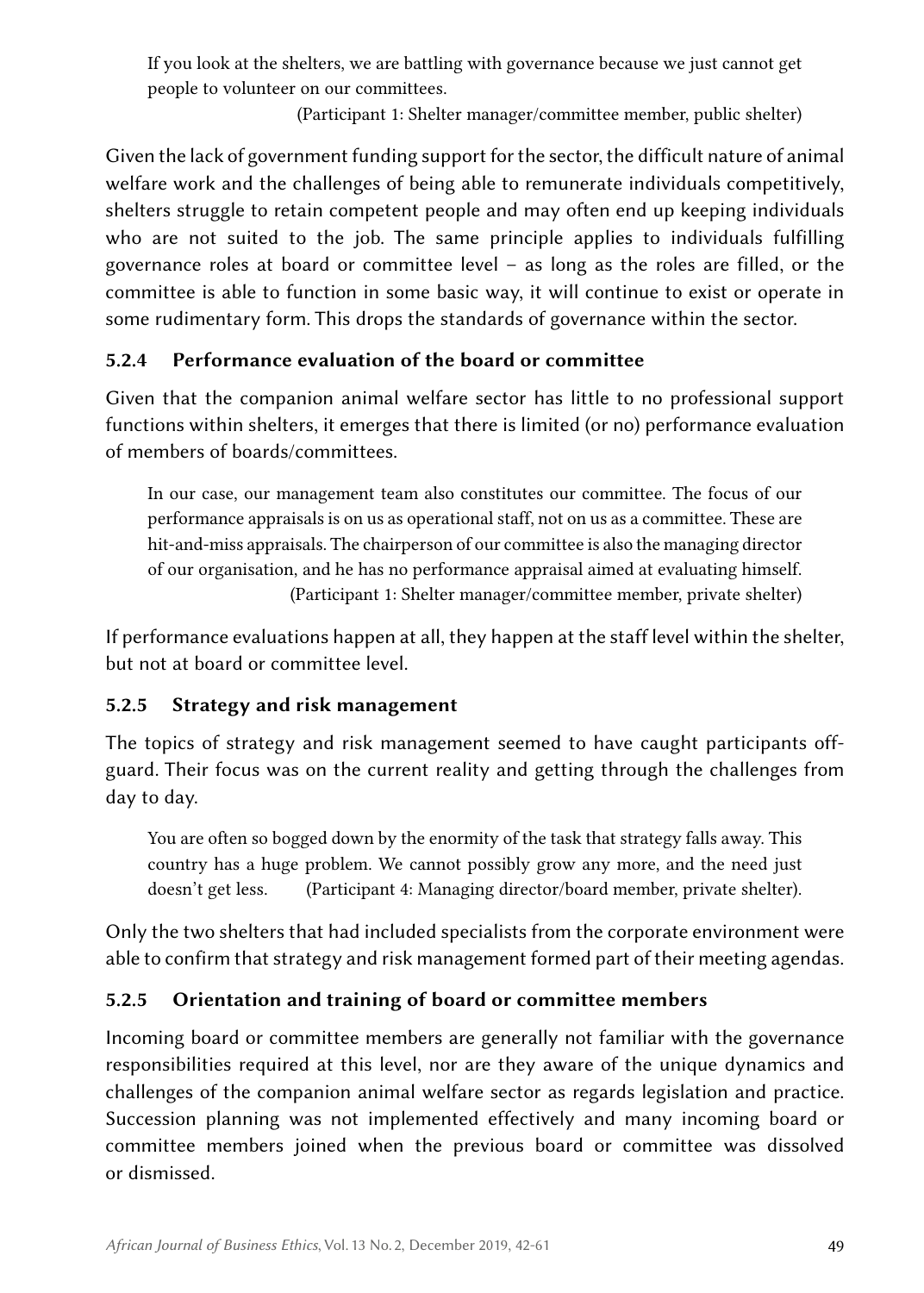I attended a two-day course in which I got an overview of the NSPCA constitution and the Animals Protection Act (APA) at the NSPCA offices. That was it. There was no incorporation of broader matters, for example, the NPO Act or good governance practices. The course is not mandatory and I am the only one on our committee who has attended it. (Participant 3: Chairperson, public shelter)

The lack of formalised succession planning, handover and orientation was noted to be a key factor in the turnover or dissolution of committees in this sector.

#### 5.2.6 Stakeholder identification and engagement

In questions related to stakeholders it was apparent that participants were inwardly focused on their own immediate teams and, in the case of the SPCAs, their own societies and the NSPCA head office. Although the public were mentioned, the responses did not indicate an overt awareness of the value of the public as a key stakeholder and/or donor. Furthermore, stakeholders such as other shelters, corporates, veterinary organisations and government, were only highlighted by one participant.

Balancing stakeholder demands is challenging. I don't think anyone has ever really looked at who the stakeholders of the SPCA are. Our stakeholders would be our geographical community, employees, the animals, government (in particular, local government), and our donors. (Participant 10: Chairperson, public shelter)

#### 5.2.7 The contracting of auditors

All participants were aware of the importance of having an external auditing firm release an annual financial report. The process involved in selecting and appointing a particular auditing firm was, however, not clear. At one shelter, the chairperson selected the auditors and had them approved by the management committee. At another shelter, an auditing firm was selected and proposed at the AGM and approved through a majority vote. When participants were asked how they would know if a board member was receiving kickbacks from procuring a particular firm, the responses were similar:

If that was happening we would have no idea.

(Participant 1: Shelter manager/committee member, private shelter)

If shelters rely on decisions made at their AGMs, and these AGMs are poorly attended, it creates the possibility that one person/group can influence the decision about which auditing firm to use, and the nature of the annual reporting content.

### 5.3 Theme 3: Collaboration

### 5.3.1 Volunteer programmes

Given the lack of capacity within the sector, volunteerism and volunteers could be an important source of support and specialised skills. Despite this, the notion of using volunteers in shelters emerged as a controversial issue.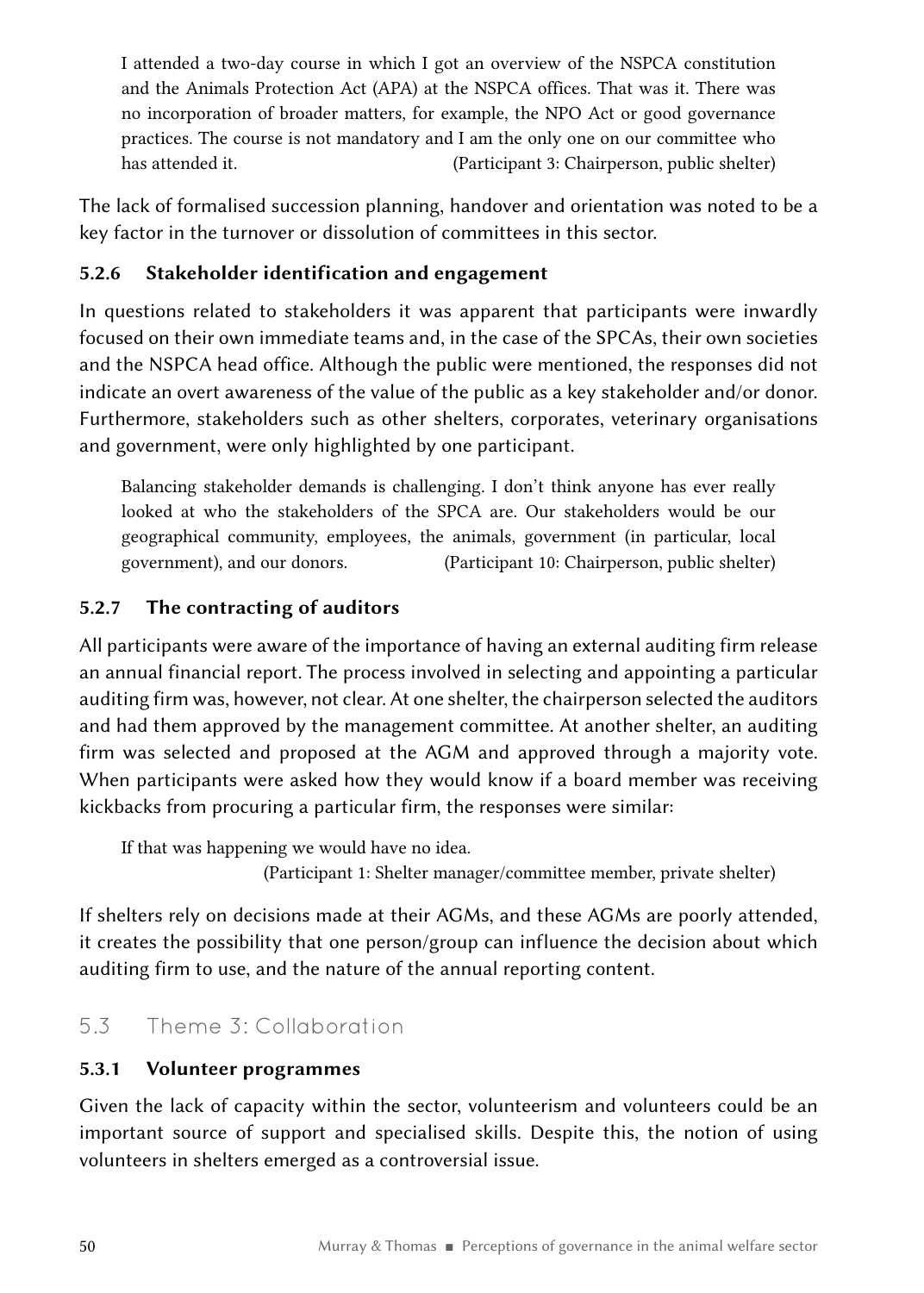Volunteers are often more of a liability than an asset. They don't understand how animal welfare works but come into a shelter and want to already give everyone instructions regarding how it should be done.

(Participant 2: Chairperson, private shelter)

#### 5.3.2 Peer collaboration and community empowerment

NPOs are often characterised by a lack of capacity, funding and resources. As such, the pooling of resources, ideas, projects and special skills is useful. The feedback received, however, points to a sector where people struggle to work together.

If we could remove the impact of the ego from the equation, then maybe we could all work together – but it comes down to the pie and the number of players who all want a piece of the pie. Ideologies are different and this influences different policies across organisations. (Participant 5: Inspector/committee member, private shelter)

Participant comments had specific bearing on relationships between public and private shelters. The inability to work together was said to have impeded the chances of shelters collaborating and pooling their resources. Although community outreach work and empowerment are important aspirations within the companion animal welfare sector, the reality points to the fact that shelters are struggling to make (their operational) ends meet. As a result, the full potential of joining forces to undertake outreach programmes in communities has not, as yet, been achieved.

5.4 Theme 4: Financial sustainability of the organisation

#### 5.4.1 Fundraising

Given the broader national context, the animal welfare sector faces a challenge in securing funding streams to ensure both survival and sustainability.

We must find alternative income streams and this is important going forward. We need to think differently about fundraising and we need to reach new people. (Participant 1: Shelter manager/committee member, private shelter)

Staff at shelters often lack the skills to be effective at fundraising and, as such, shelters need to strategise around a formula or approach that works. Competing for donor support from the public, given the proliferation of shelters with similar brands and offerings, was said to be a daunting task. The issue of government's lack of funding for animal welfare and, specifically, for companion animal welfare, was a recurring theme throughout the responses received.

#### 5.4.2 Donor relationship management

The ability to attract donors and convert once-off benefactors into long-term supporters is critical in the non-profit sector. In this respect, feedback from the participants indicated that the companion animal welfare sector is still in its infancy as far as donor relationships are concerned.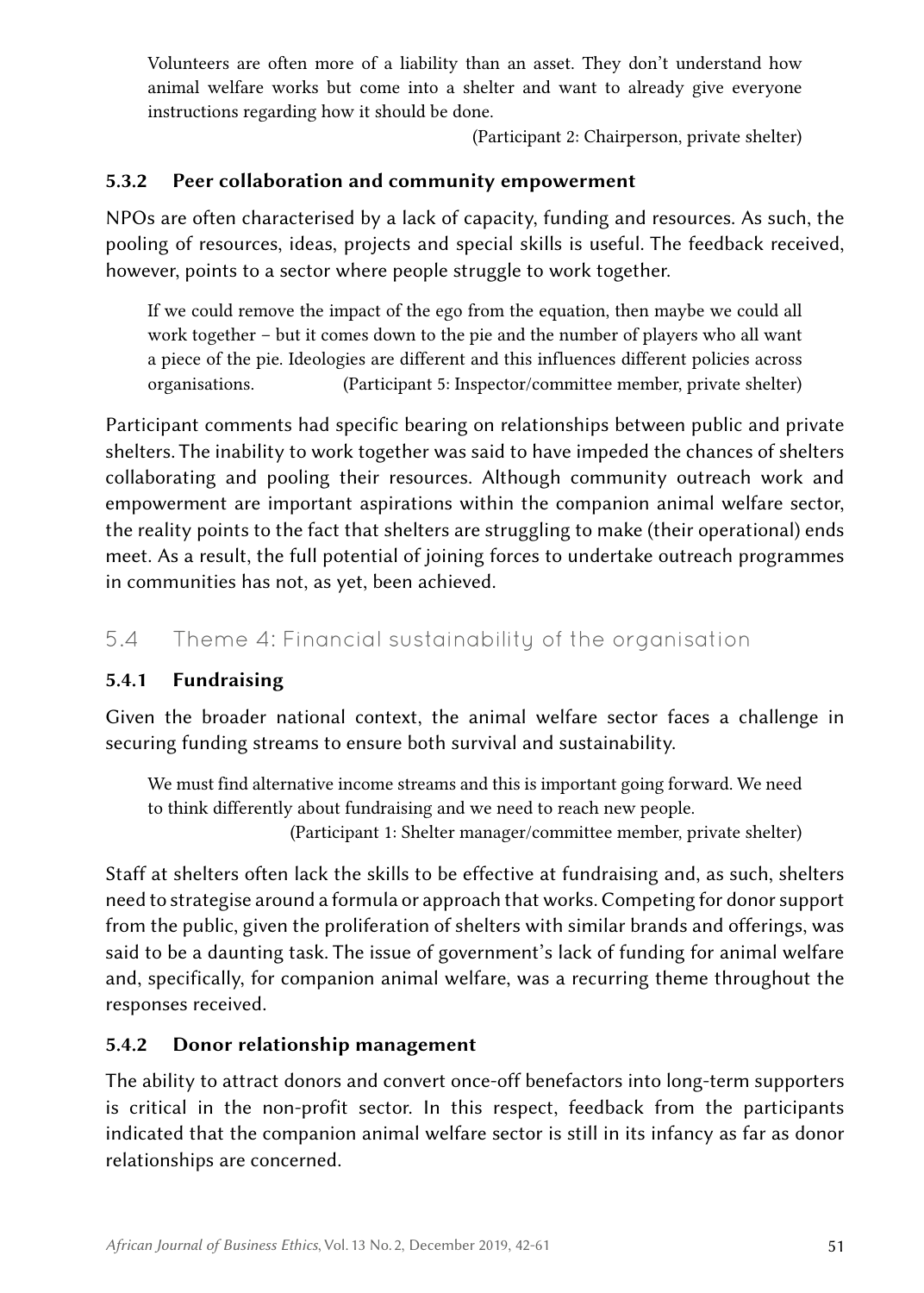We have asked for sponsorships, or help with services for our vehicles, but we have not come right. The tough economy is a factor and people do not have money. People don't even pay visits to the shelters to see how things are run. All that we predominantly see is ad hoc giving – both in terms of funds and also products and food.

(Participant 7: Shelter manager/committee member, public shelter)

Linked to the struggle for capacity and the reality of the overwhelming pressure on companion animal welfare, shelters do not have coherent and structured donor management systems which could eventually result in them having to close down.

### 5.5 Theme 5: Accountability to the public and to donors

#### 5.5.1 The release of animal welfare performance statistics

The absence of reporting statistics, particularly to the public, it was said, creates a climate in which information can be manipulated or withheld, and donations are channelled into shelters based on subjective opinions or distorted/incorrect information. The lack of performance statistics was noted to contribute to the retention of mediocre people and the promotion of poor performance.

Statistics should be released. A Section 21 is a public company and anything about it should be available. At present, we work on an accepted norm and no one from the public questions the status quo or asks for more information, or pushes the boundaries. I like the concept of releasing statistics in a structured manner because it will develop a healthy sense of competition, and develop and encourage shelters to be better. (Participant 4: Managing director/board member, private shelter)

Participants were in favour of reporting performance statistics more widely and openly. They viewed the release of such data as important for educating the public, informing donors and engaging in constructive competition and development.

#### 5.5.2 The value of an external evaluation and rating agency

In terms of innovative models of accountability and transparency in the non-profit sector, a neutral, external rating agency can serve a useful purpose in monitoring activity and reporting results to the public. The work rendered by an external rating agency can be central to donor decision-making, while fostering a climate of healthy productivity and competition between participants. At present, in South Africa, unlike in the United States, there is no such external rating agency for the companion animal welfare sector.

We all need to be more distinguishable and more accountable, and we need developmental feedback. Donors need to be able to weigh up whether this organisation needs more money than another organisation. We do our best to maintain a good space. However, our bills are high. We need to pay vets to sustain the services we run. So, it would be a way for the public to make a more informed decision.

(Participant 1: Shelter manager/committee member, private shelter)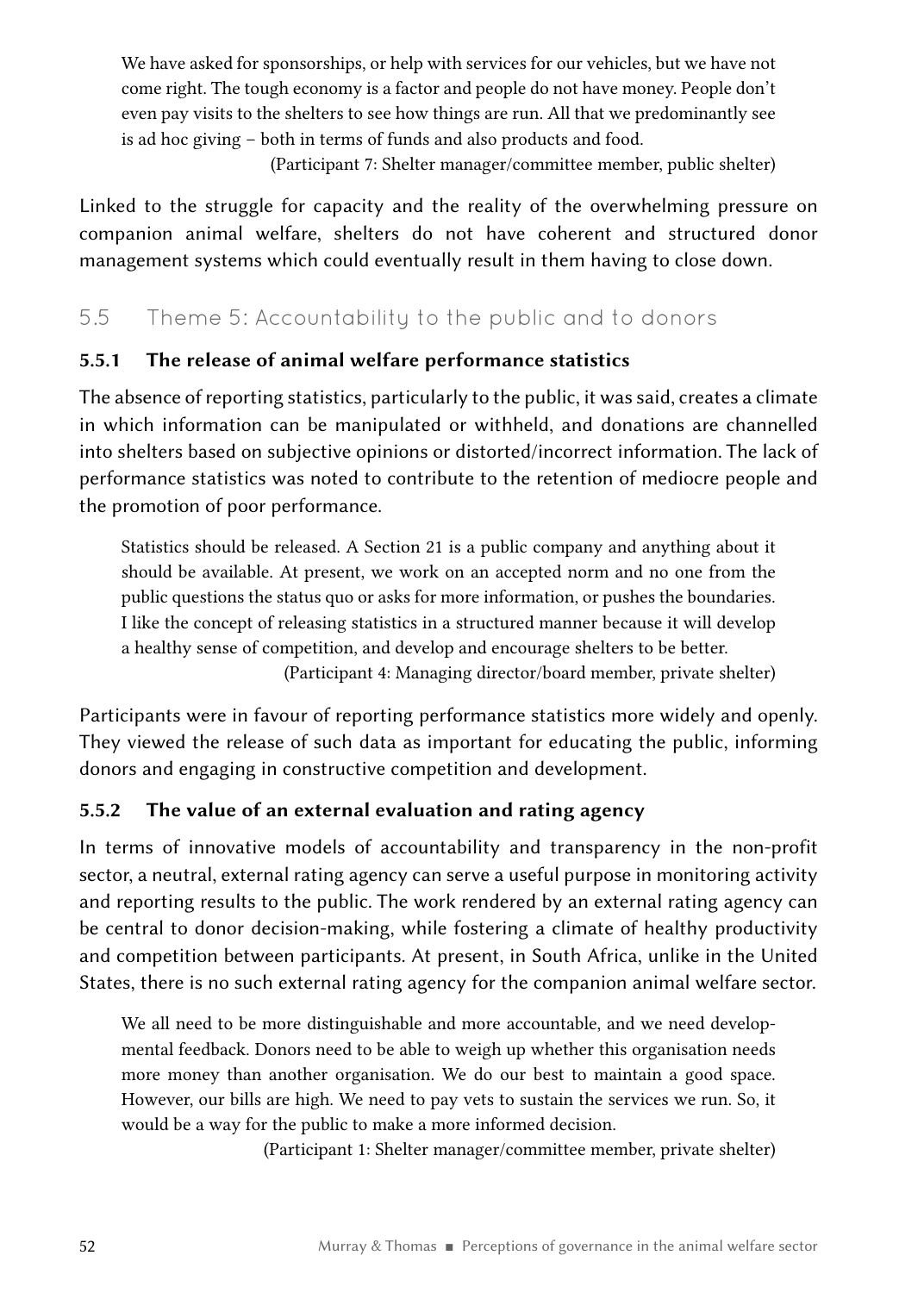## 6. Discussion

The study aimed to identify perceptions of governance at South African companion animal shelters. The five core themes which emerged during this phase are discussed below. They are: ethical leadership, effectiveness of the board or committee, collaboration, financial sustainability of the organisation, and accountability to the public and donors.

### 6.1 Theme 1: Ethical leadership

The constitution forms the bedrock at any organisation for the composition and activities of all boards/committees. Turnbull (2014) advocates that the manner in which an organisation is governed should be determined by its directors, as set out in its founding constitution and the laws and norms of the society in which the organisation operates, and as reflected in the abilities and behaviour of its management. The constitution is recognised as the pivotal baseline for good governance.

The lack of centrality of the constitution in the functioning of the board or committee opens up a number of controversial issues related to governance. Without adherence to a constitution to provide an objective and clearly articulated baseline of rules and principles, human subjectivity enters the equation and creates weaknesses within governance systems (Chikadzi, 2013).

In shifting the focus of ethical leadership to the need to manage conflicts of interest and the balance of power within a board or committee, the need for a clear, comprehensive and 'lived' constitution factors into the equation. A constitution offers guidelines for effecting a balance of power within governing structures, and implementing mechanisms that allow for rigorous performance evaluation, development and rotation, where required.

Given the absence of shareholders, the implementation of the constitution relies wholly on the board (or some other group authority) to periodically elect board members. This is rarely done, however, as most boards become self-perpetuating (Dent, 2014). These factors, taken together, all affect the balance of power in NPO boards.

Companion animal shelters are struggling to attract skilled professionals from the external environment. As a result, friends and even family members may be nominated to fill a void, so that committees can function at the minimum level of representation. Alternatively, the same groups of people can entrench themselves in committees for lengthy periods of time, and thus negatively affect succession planning and the introduction of innovative ideas. Turnbull (2014) advises that the constitution must ideally denote a separation of powers between those who manage and those who govern, since such a demarcation helps to avoid systematic conflicts of interest and prevent unethical practices.

The companion animal shelter network is not at the level of strategic sophistication outlined in the governance literature. There appears to be no coherent or common view with regards to the election of board members.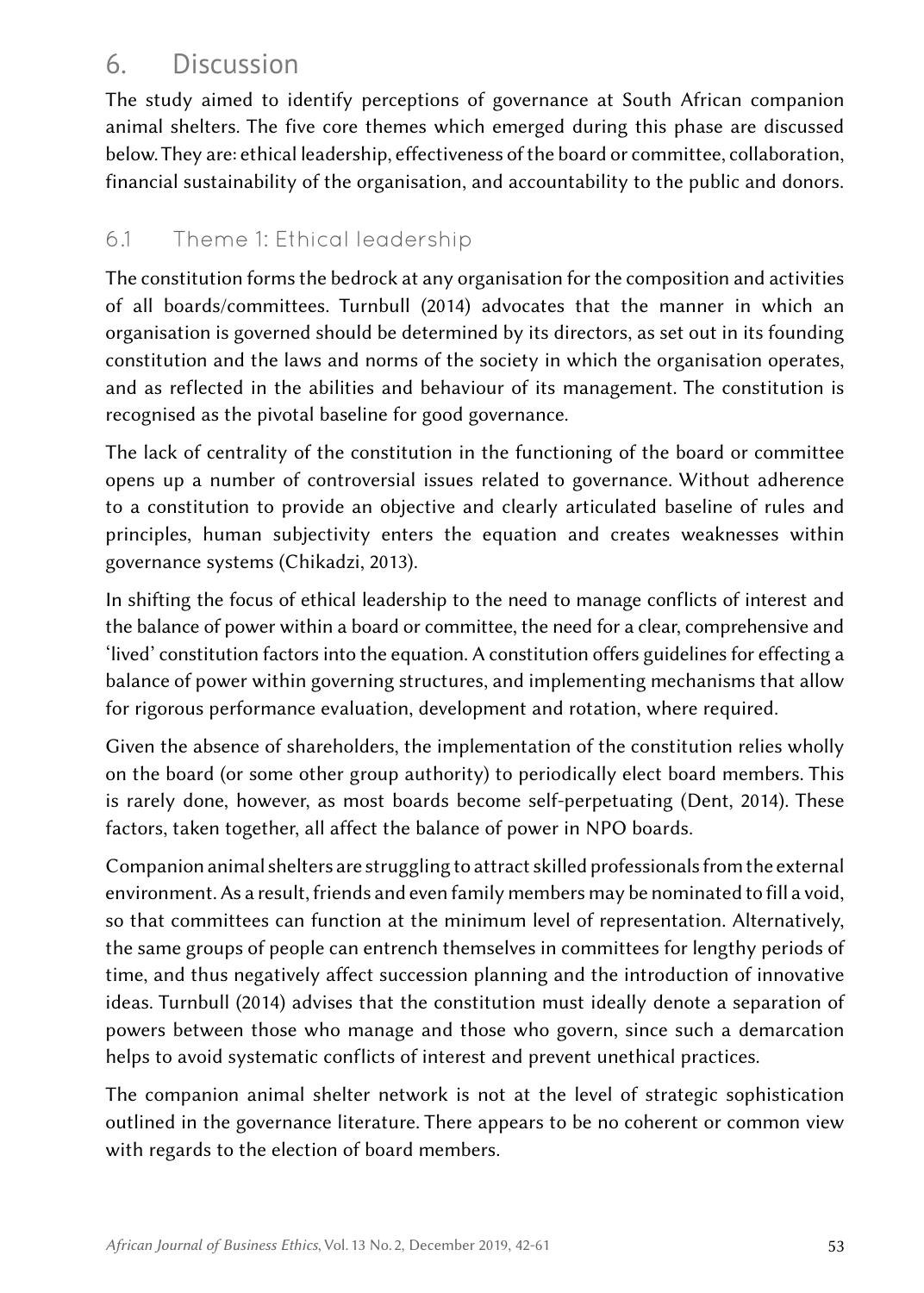For those public shelters that still make use of the traditional combination of public and shelter-specific representation, there is a reliance on AGMs to solicit committee member nominations from the citizenry. Unfortunately, AGMs tend to be poorly attended (or not attended at all) and, as a result, representation on committees may remain unchanged for years, hampering opportunities to identify and recruit new talent.

### 6.2 Theme 2: Effectiveness of the board or committee

Hudson (2017) emphasises the importance of clearly defined roles at board or committee level – both in terms of the role fulfilled by every individual serving on the board and the role of the board itself. The board must have a clear understanding of its roles and responsibilities within the organisation if it is to function effectively within the power structure (Cornforth, 2001).

Within the shelter context, key roles usually include those of chairperson, vicechairperson, treasurer and secretary, along with other general members. Shelters are not attracting the requisite level of skilled executive and volunteer support. As a result, it is commonplace to find a single individual fulfilling two or more roles at board or committee level. This has implications for the balanced composition of a board or committee and, by implication, its level of efficiency. It also raises questions about the checks and balances needed to prevent unethical practices.

Nicholson, Newton and McGregor-Lowndes (2012) have demonstrated the positive relationship between NPO board performance and NPO effectiveness and Bright (2001) explains that board performance creates a framework for the success or failure of an organisation. The findings suggest that no formal performance evaluations exist for shelter boards/committees. Griffin, Larcker, Miles and Tayan (2017) emphasise that people do not join boards knowing how to be effective directors and therefore it is important that these individuals learn how to become effective. Taysir and Taysir (2012) note that board members must have the competence to enact the constitution of the NPO and pursue the mission of the organisation.

The findings indicate that strategy and risk management are not yet fully practised or developed within the sector. Given the reactive focus and the struggle for survival, activities tend to be short term and ad hoc in nature. With dependence on funding, and the irregularity and instability of funding streams, shelters are challenged in their ability to envision the future and plan their longer-term goals.

In linking strategic management and risk management, an NPO incurs increasing risk if it is unable to engage in strategic planning and delivery. Shelters must be able to pre-empt and navigate turbulence in both the sector and society in order to position themselves in such a way that they can utilise opportunities and minimise risk. However, given the scale of the animal welfare volumes referred to by participants, shelters have not been able to 'get ahead' of their daily challenges.

The findings suggest that shelters are not necessarily clear on who their stakeholders are, nor has anyone yet undertaken a formal 'mapping' of all the relevant parties. This lack of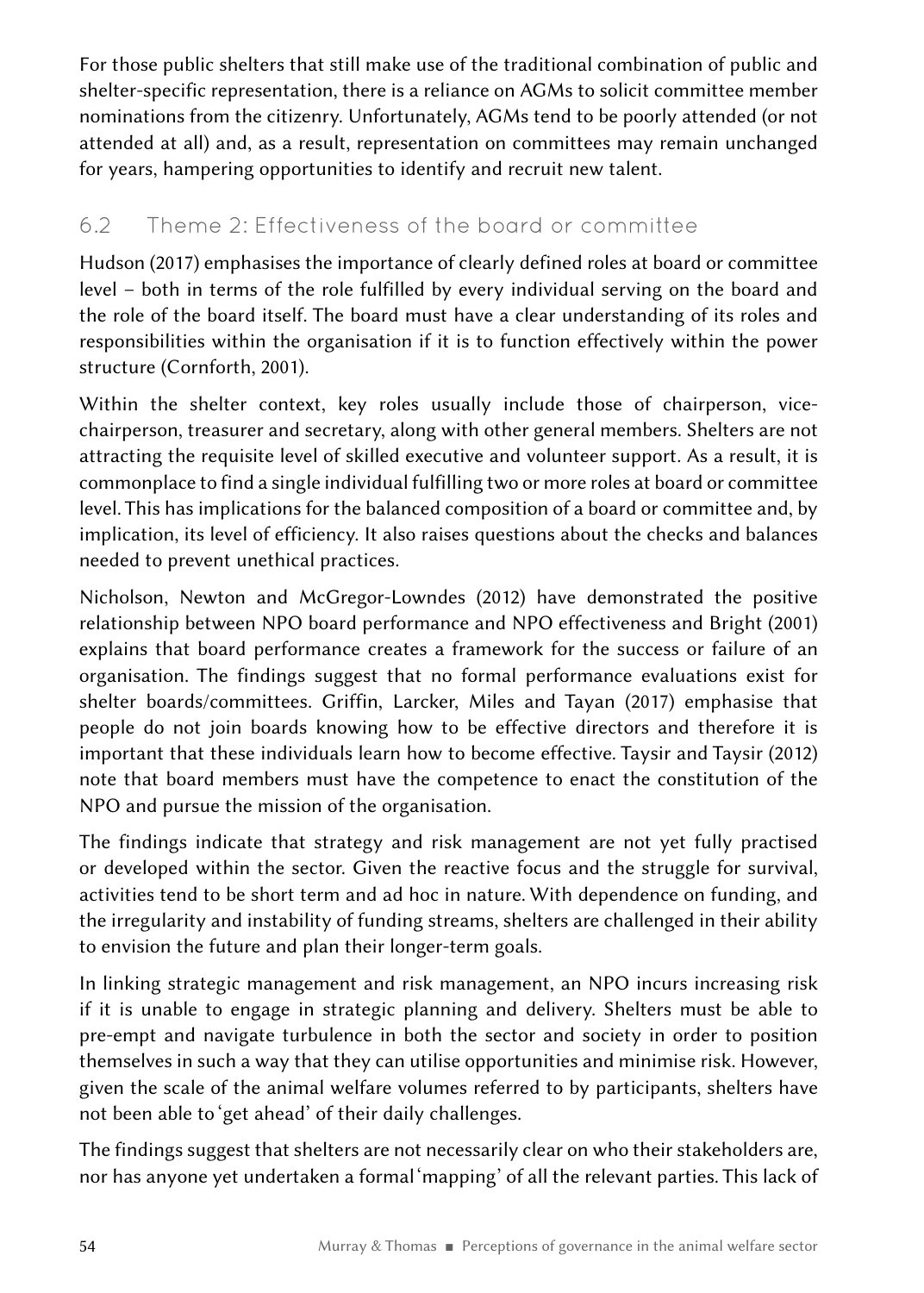certainty immediately places shelters on the back foot in terms of their ability to tailor communication messages to specific audiences, or to involve stakeholders in strategic planning and consultation. Furthermore, in terms of stakeholder theory (Freeman, 1984), uncertainty regarding the profile of shelter stakeholders indicates that these entities have not yet fully explored the opportunities inherent in a stakeholder approach to governance.

Stakeholders represent a source of uncertainty for NPOs, since non-profits require resources and legitimacy from their stakeholders, but neither aspect is necessarily predictable nor controllable (Bielefeld, 2013). Stakeholder relationships need continuous and proactive monitoring and managing (Balser & McClusky, 2005).

Although financial controls and reporting are fiduciary responsibilities of which NPO boards/committees are aware, the greatest challenge affecting this area of governance involves a lack of resources (Baapogmah, Meyer, Chien & Afolabi, 2015). Given the rapid development of easily accessible media in the developing world, the demand for transparency and accountability on the part of charities is unavoidable. According to Bottiglieri, Koleski and Conway (2011), transparency that results in more satisfied donors correlates with increased donations and more effective NPOs. Sacco and Nagy (2004) assert that NPOs cannot expedite their public service missions faithfully without a transparent accounting system that provides sufficient information to the board, the public, donors and the state. Poor performance in accounting and management control will lead to a possible loss of faith and breach of trust in this sector.

### 6.3 Theme 3: Collaboration

Keeping volunteers committed and engaged is amongst the most difficult challenges facing NPOs. The organisational climate mediates the relationship between autonomous motivation and satisfaction, as well as that between external motivation and the intention to leave an organisation (Nencini, Romaioli & Meneghini, 2016). The increasingly precarious employment relationships in NPOs can be expected to manifest themselves in the negative or detrimental employee responses identified in non-profit workplaces – examples include low morale and commitment, and ill health (Baines & Cunningham, 2011). According to Kuttner (2008), high levels of turnover are an industry standard for casual, low-paid, human-service jobs such as those performed by NPO employees and volunteers.

At the board or committee level, the challenge is to attract and retain skilled professionals within the non-profit environment, and, particularly, the companion animal welfare sector. Boards/committees must function in such a way that people feel they are contributing to a mission with which they can identify, and that their skills and inputs are valued and make a tangible contribution. This is essential for ensuring a stable, effective and efficient board or committee.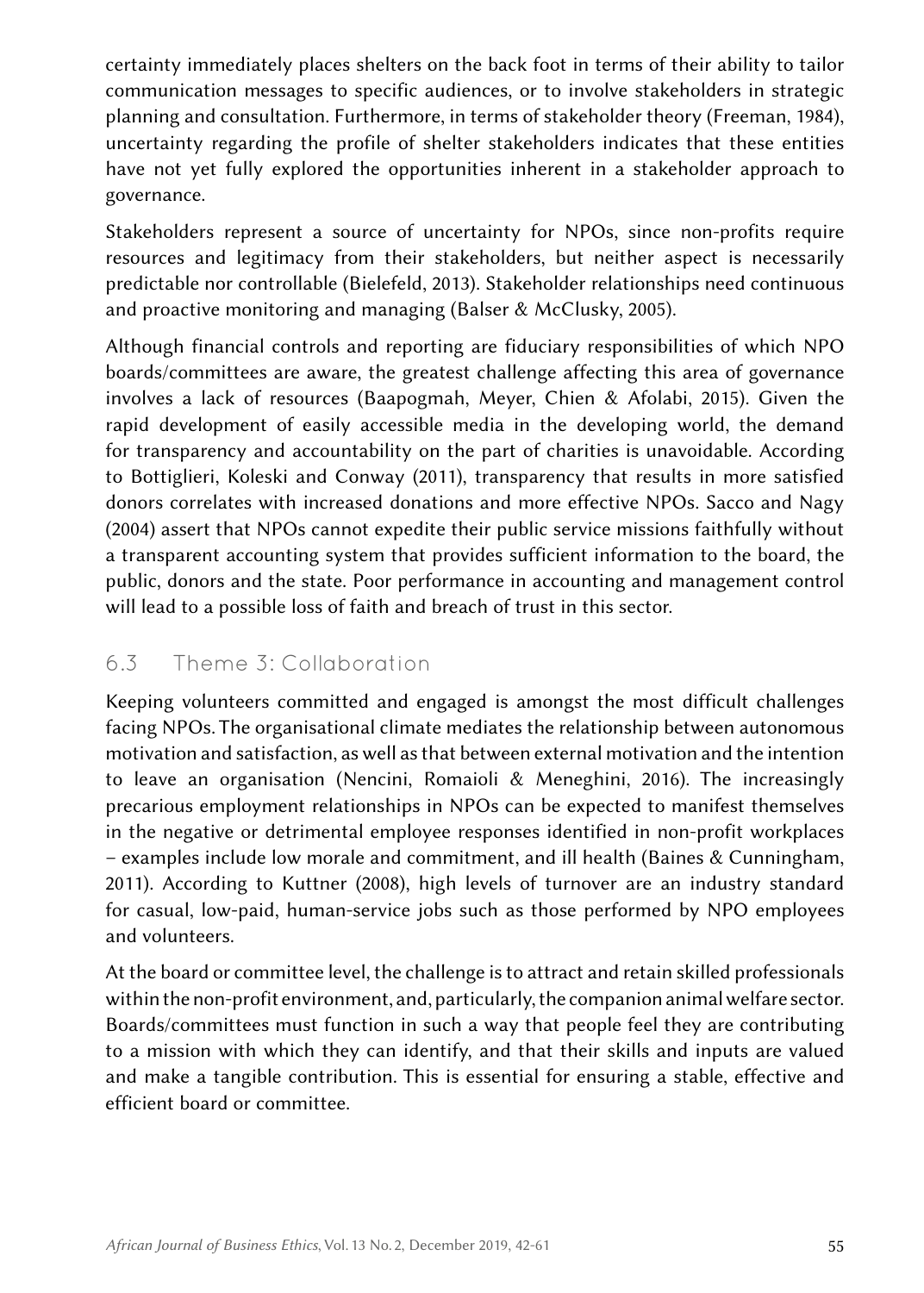The findings point to shelter board or committee climates often being turbulent or downright hostile. Many of those from private shelters lamented their founding members overstaying their welcome, and general infighting amongst representatives.

A key challenge, therefore, is to support boards/committees so that they can achieve their full potential, rather than being characterised by strife or absenteeism. Linking back to the discussion on the orientation and training of incoming members, this 'coming together' at the outset would serve a useful purpose in creating common ground, providing clarity on roles and expectations, and arriving at an understanding of shelter and animal welfare realities. In the absence of proper orientation and further training, the divide between 'us and them' runs the risk of becoming more pronounced.

Participants were explicit about the lack of professional qualifications within the animal welfare sector, as well as the general lack of training and growth opportunities. These sentiments also apply to board or committee members who need a solid grounding in this sector and its concomitant challenges, as well as a comprehensive orientation regarding the applicable legislation and procedural rules.

The decision to commit to voluntary work and to an NPO is the result of a combination of prior experience, existing interests, social bonds and available information. If the decision is thus linked to specific motives and expectations, practical activities must satisfy these expectations, otherwise the commitment has no meaning (Penner, Dovidio, Piliavin & Schroeder, 2005). Volunteer satisfaction also depends on whether the goals of the NPO are being met: failing to attain a common goal or encountering difficulties in meeting that goal chips away at commitment and motivation (Vecina, Chacón, Marzana & Marta, 2013).

The findings indicate that some shelters regard volunteer programmes as a liability rather than an asset. Ironically, shelters are in need of additional capacity, given constraints at the human and resource levels. Volunteers, when oriented and involved in optimal and structured ways, have the potential to bring both human capacity and additional resources into this environment. If volunteers are not trained or seek to put their own needs above those of the organisation, they can become a liability.

MacIndoe and Sullivan (2014) report on non-profit stakeholders who urge within-sector (specifically, with other non-profits) and cross-sector (specifically, with for-profit firms and government agencies) collaboration as a way of achieving efficiencies in service delivery, stretching donor funding and improving their long-term sustainability. Calls for increased non-profit collaboration resonate with a proliferation in the number of non-profits, the duplication of organisational efforts, and geographic overlap in service delivery as threats to non-profit sustainability (Paarlberg & Varda, 2009).

The findings indicate that shelters in South Africa are competitive, particularly given the limited financial donor pool. This is in line with the findings of Trussel and Parsons (2007), that financial sustainability issues are compounded by the existence of competition for funds amongst charities operating in the same areas.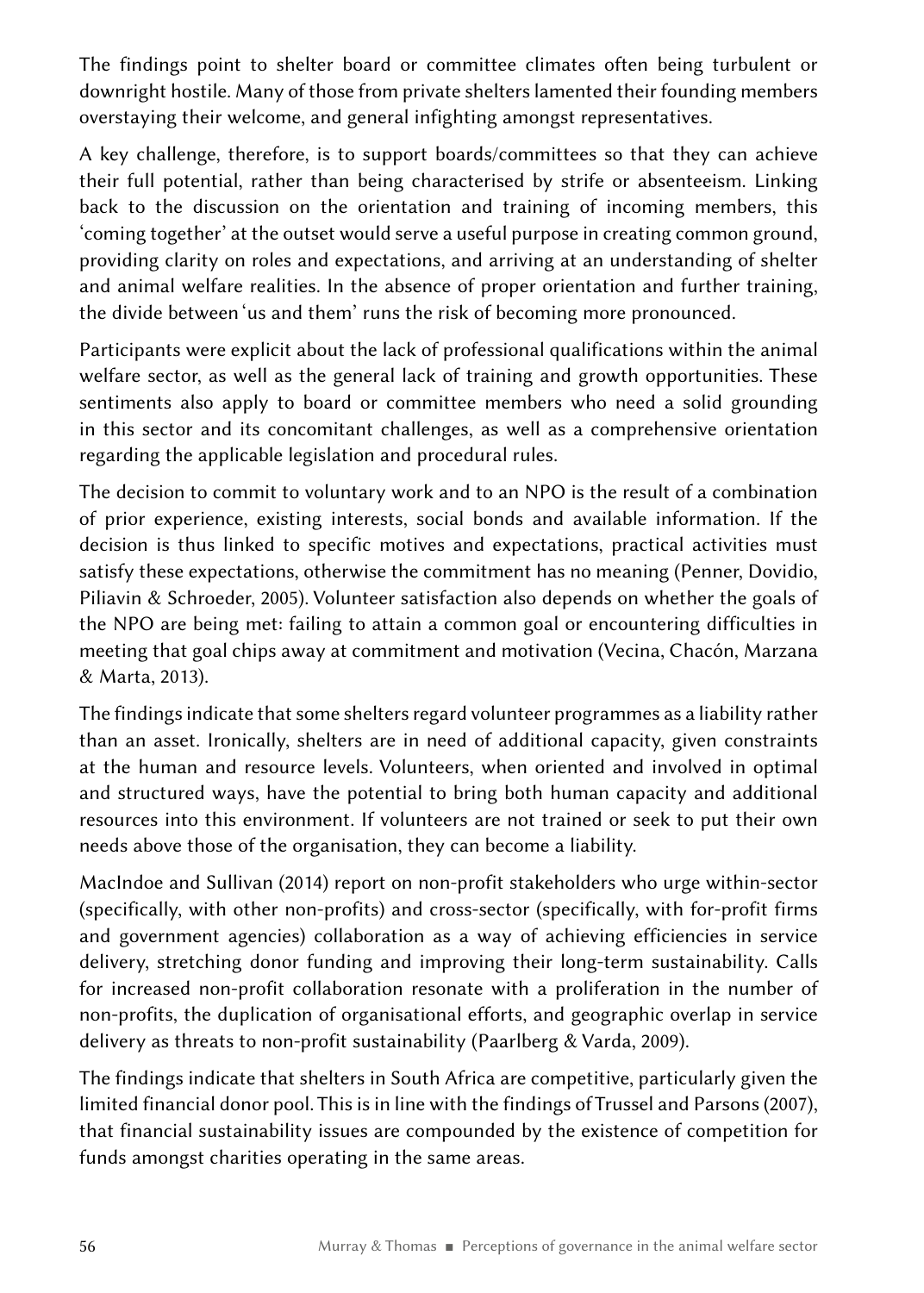### 6.4 Theme 4: Financial sustainability of the organisation

NPOs must navigate fragmented funding streams, weather economic fluctuations, and contend with a variety of changes to their traditional revenue sources (Young, Peng, Ahlstrom, Bruton & Jiang, 2008). In South Africa, given the lack of government funding and the negligible to non-existent funding from corporates, the companion animal welfare sector's biggest challenge (and threat) lies in a shelter's ability to raise sufficient funds to survive.

The effective functioning of the governing board or committee is vital in ensuring that the shelter facilitates effective fundraising, planning and the mobilisation of volunteers and ideas. Shelters must engage continuously with the public in order to build a brand name and reputation in the minds of actual and potential donors, and create a dependable supporter base and reliable funding streams.

The findings indicate that donor relationship management is still in an embryonic stage in the companion animal welfare sector. Shelters generally have ad hoc donor relationships and are hard-pressed to analyse and pursue purposeful relationship strategies, given the lack of staffing capacity and the operational volumes associated with welfare-related challenges.

### 6.4.1 Theme 5: Accountability to the public and donors

Shelters participate in compiling and submitting annual integrated financial statements pertaining to their NPO status and turnover. However, standard audit parameters focus on typical efficiency indicators associated with financial controls and management. Organisational sustainability necessitates social, environmental and economic performance measures (Schaltegger & Wagner, 2017). In the case of the companion animal welfare sector, shelters would gain developmental value from broader audits that also evaluate operational efficiencies and welfare practices. At present, no entity is responsible for this level of monitoring and evaluation across both the public and private shelter networks. This is in direct contrast to the practice in the USA where inroads have been made over the past ten years with regard to the assessment and accountability of shelters through the combined influence of the Assilomar Accord (2004), Maddie's Fund, and charity ratings systems such as Charity Navigator and Guidestar (Heyde, 2008; McConnachie, 2007). These essentially constitute an interwoven system of basic standards on the one hand (Assilomar Accord, 2004; Maddie's Fund, 2015, Basic Data Matrix), and the purposeful measurement of performance in relation to standards (Maddie's Fund annual grant distribution activities), along with the release of statistics for public review to inform donor decision-making (Guidestar, Charity Navigator) on the other.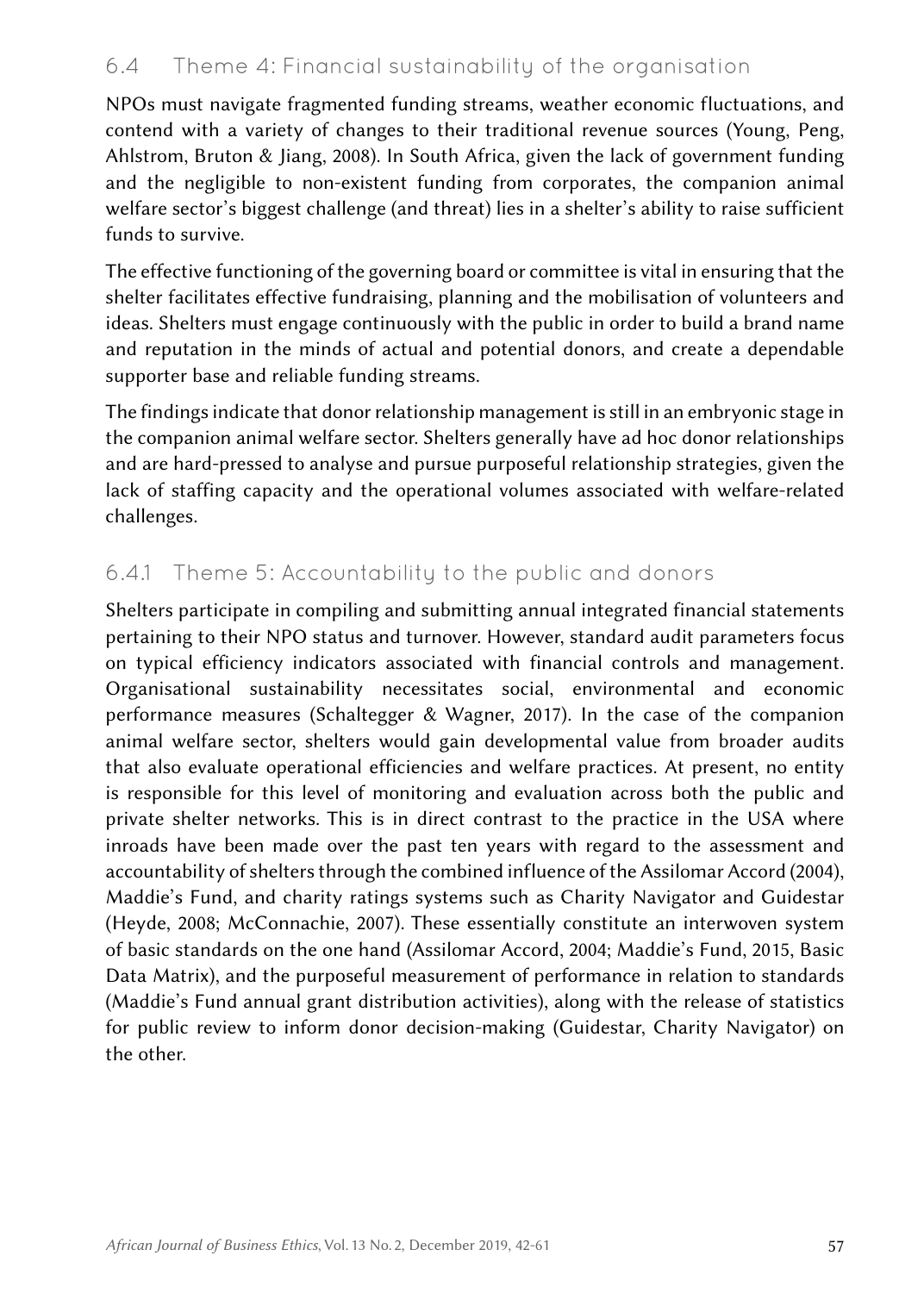### 7. Recommendations and areas for future research

Based on the findings of the study, the following main recommendations are furnished.

- 1. In a sector which is generally unable to draw in experienced professionals at the governance level, improved board or committee orientation and training are crucial. Consideration needs to be given to ways in which the sector can tap into the expertise of the private sector, in order to professionalise roles and access training.
- 2. Given the reality of capacity shortages at board or committee level, and the reality of the animal welfare challenge in this country, isolation and separation do not serve the best interests of the shelter community. It is important for the current fragmentation to be shifted towards an exploration of mutual synergies and pooled resources.
- 3. In South Africa, statistics are not readily available for the companion animal welfare sector. It is vital that NPOs explore various ways of adhering to requirements regarding transparency and accountability in this area of governance, particularly against the backdrop of the worldwide economic recession and increased competition to recruit and retain donors. Transparency and accountability work together to strengthen the consistency of management actions, thereby building credibility and trust (Szper & Prakash, 2011). The combined process of performance rating and shelter development, expedited by a neutral, objective and external entity, should improve the transparency and accountability of shelter performance nationally, while providing concrete feedback and resources for growth and development. The additional benefit of releasing shelter performance results to the public could contribute to the education and information needs of the public, while allowing donors to make more informed decisions regarding charitable giving to any participating shelter. In turn, the empowerment of donors could facilitate greater accountability and responsibility amongst shelters in terms of animal welfare-related actions and financial spend.

Specific areas for future research in the area of volunteer management could include: research into the specific practices that will help to recruit and retain volunteers and allow shelter personnel to tap into their networks, research into the specific practices that are important for stakeholder engagement and the transparent communication with stakeholders and research into the need for an overall rating and co-ordinating body that could promote the working together of a fragmented sector as well as provide support for shelters as they grow from start-ups to established entities and beyond.

## 8. Conclusion

The study yielded a diversity of views across five governance themes, these being ethical leadership, effectiveness of the board or committee, collaboration, financial sustainability of the organisation, and accountability to the public and donors.

There is substantial scope in the companion animal welfare sector in South Africa to improve governance practices and better inform donors. The sector has been left to idle and in some instances, regress, due to a combination of weak legislation, insufficient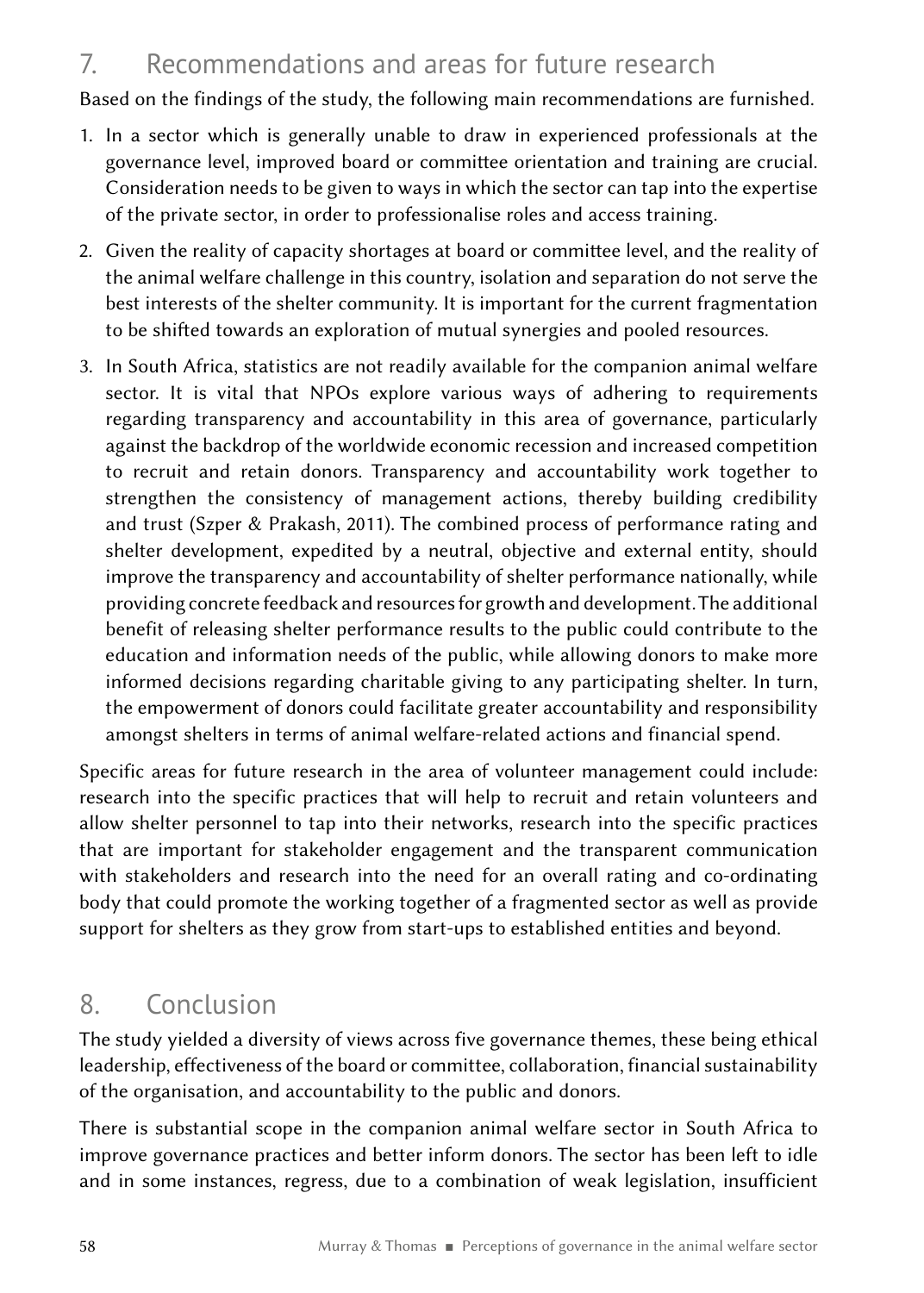funding, resources and infrastructure, a lack of government support, and the inability of participating shelters to come together to forge a better way forward. In the absence of a vibrant public presence, ranging from the attendance of annual general meetings and election of committee members, through to volunteerism and informed donor decisions, many shelters have continued unchecked – particularly with regard to the way in which boards and committees direct efficiencies, uphold performance and take accountability.

### References

- Aguilera, R.V. & Cuervo‐Cazurra, A. (2009). Codes of good governance. *Corporate Governance: An International Review*, 17(3):376-387.<https://doi.org/10.1111/j.1467-8683.2009.00737.x>
- Aguilera, R.V. & Jackson, G. (2010). Comparative and international corporate governance. *Academy of Management Annals*, 4(1):485-556.<https://doi.org/10.5465/19416520.2010.495525>
- Aoki, M. (2001). *Toward a comparative institutional analysis.* Cambridge, MA: MIT Press. [https://doi.](https://doi.org/10.7551/mitpress/6867.001.0001) [org/10.7551/mitpress/6867.001.0001](https://doi.org/10.7551/mitpress/6867.001.0001)
- Armstrong, P., Segal, N. & Davis, B. (2006). Corporate governance in South Africa. In: C.A. Mallin (ed.). *Handbook on international corporate governance.* London & Northampton: Edward Elgar. 210-230.
- Asillomar Accord (2004). Shelter animals count.<https://bit.ly/2LlXMcM> [Accessed 13 June 2014].
- ASPCA (American Society for the Prevention of Cruelty to Animals) (2012). ASPCA policy and positions. <https://bit.ly/2qrqkKO>[Accessed 11 April 2015].
- Baapogmah, F.A., Mayer, R.W., Chien, W.W. & Afolabi, A. (2015). Control mechanisms and accountability challenges in nonprofit organizations. *Global Journal of Business Research*, 9(1):27-38.
- Balser, D. & McClusky, J. (2005). Managing stakeholder relationships and nonprofit organization effectiveness. *Nonprofit Management & Leadership*, 15(3):295-315.<https://doi.org/10.1002/nml.70>
- Bielefeld, W. (2013). The role of accountability in fostering nonprofit integrity. In: W. Ammann (ed.). *Integrity in organizations*. London: Palgrave Macmillan. 174-191. [https://doi.org/10.1057/9781137280350\\_9](https://doi.org/10.1057/9781137280350_9)
- Bottiglieri, W.A., Kroleski, S.L. & Conway, K. (2011). The regulation of non-profit organizations. *Journal of Business & Economics Research*, 9(9):51-60. <https://doi.org/10.19030/jber.v9i9.5635>
- Bright, J. (2017). Action research consultation: Implementation of a performance management system within a non-profit organization. Unpublished doctoral dissertation. Texas: Angelo State University. [https://bit.](https://bit.ly/2sFH6GD) [ly/2sFH6GD](https://bit.ly/2sFH6GD) [Accessed 10 July 2017].
- Chikadzi, V. (2013). Board of directors as a critical factor in the success of social enterprises. *Journal of Community Positive Practices*, 13(2):11.
- Cornforth, C. (2001). What makes boards effective? An examination of the relationships between board inputs, structures, processes and effectiveness in non-profit organisations. *Corporate Governance: An International Review*, 9(3):217-227.<https://doi.org/10.1111/1467-8683.00249>
- DAFF (Department of Agriculture, Forestry and Fisheries) (2015). Animal Welfare Strategic Implementation Plan to the Veterinary Strategy (Draft working group report) Directorate: Veterinary Public Health. <https://bit.ly/2Yge1gS> [Accessed 18 October 2016].
- Dent, G.W. Jr (2014). Corporate governance without shareholders: A cautionary lesson from non-profit organizations. *The Delaware Journal of Corporate Law*, 39:93.<https://doi.org/10.2139/ssrn.2285730>
- Du Bois, C., Caers, R., Jegers, M., De Cooman, R., De Gieter, S. & Pepermans, R. (2007). The non-profit board: A concise review of the empirical literature. *Journal for Public and Nonprofit Services*, 30(1):78-88. [https://](https://doi.org/10.5771/0344-9777-2007-1-78) [doi.org/10.5771/0344-9777-2007-1-78](https://doi.org/10.5771/0344-9777-2007-1-78)
- Fernandez-Rodriguez, E., Gomez-Anson, S. & Cuervo-Garcia, A. (2004). The stock market reaction to the introduction of best practices codes by Spanish firms. *Corporate Governance: An International Review*, 12(1):29-46.<https://doi.org/10.1111/j.1467-8683.2004.00341.x>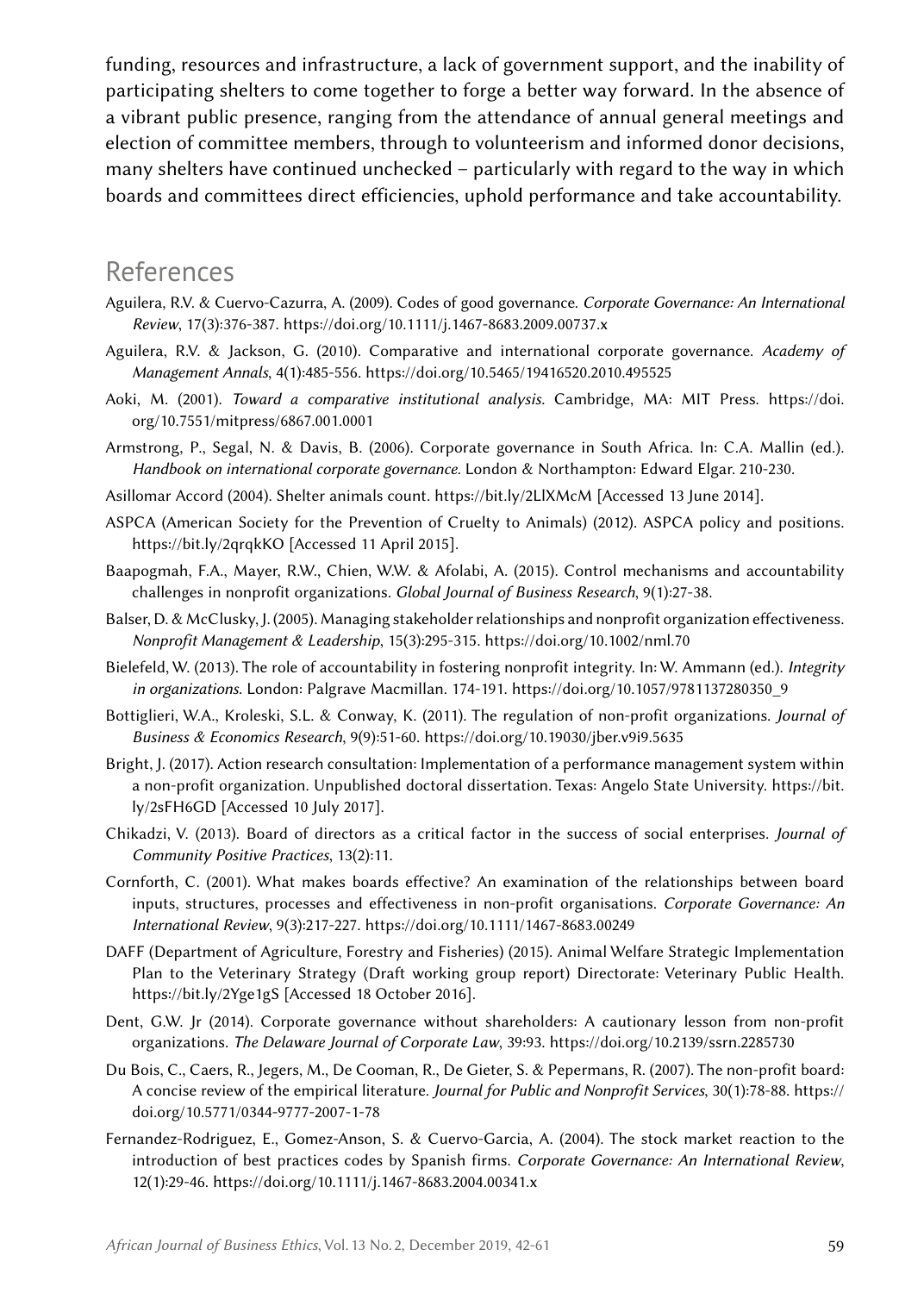Freeman, R.E. 1984). *Strategic management: A stakeholder approach.* Boston, MA: Pitman/Ballinger.

- Griffin, T., Larcker, D.F., Miles, S.A. & Tayan, B. (2017). Board evaluations and boardroom dynamics. Stanford Closer Look Series. A corporate governance initiative.<https://stanford.io/366ofDi> [Accessed 10 July 2017].
- Heyde, B. (2008). Evaluating the performance of animal shelters: An application of data envelopment analysis. <https://bit.ly/2RmOvox>[Accessed 20 April 2014].
- Hudson, M. (2017). *Managing without profit: Leadership, governance and management of civil society organisations*. 4th edition. London: Directory of Social Change.
- Institute of Directors (2016). King IV Report on Corporate Governance for South Africa. [http://www.iodsa.](http://www.iodsa.co.za/) [co.za/](http://www.iodsa.co.za/) [Accessed 25 August 2017].
- Issa Gazi, M. (2012). Social enterprise and good governance. *ASA University Review*, 6(2).<https://bit.ly/2rX9bca> [Accessed 20 October 2016].
- Kuttner, R. (2008). Good jobs for Americans who help Americans. <https://bit.ly/362GRnu>[Accessed 11 July 2016].
- MacIndoe, H. & Sullivan, F. (2014). Nonprofit responses to financial uncertainty: How does financial vulnerability shape nonprofit collaboration? *Journal of Management and Sustainability*, 4(3):1-15. [https://](https://doi.org/10.5539/jms.v4n3p1) [doi.org/10.5539/jms.v4n3p1](https://doi.org/10.5539/jms.v4n3p1)
- Maddie's Fund (2015). Basic animal data matrix, 2015. [https://bit.ly/2PeC77E;](https://bit.ly/2PeC77E) see also <https://bit.ly/368vEC6> [Accessed 13 October 2015].
- McClellan, C. (2014). Review of: Human resource management in the nonprofit sector: Passion, purpose and professionalism. *The Philanthropist*, 25(4).<https://bit.ly/2RsZ49X> [Accessed 10 July 2017].
- McConnachie, L.K. (2007). Assessing performance of animal welfare organizations to improve philanthropic decision-making. Unpublished doctoral dissertation. Canada: University of British Columbia.
- Saifundraising (2012). The Independent Code of Governance for NPOs in South Africa.<https://bit.ly/388vix6> [Accessed 10 July 2015].
- Nencini, A., Romaioli, D. & Meneghini, A.M. (2016). Volunteer motivation and organizational climate: Factors that promote satisfaction and sustained volunteerism in NPOs. *Voluntas: International Journal of Voluntary and Nonprofit Organizations*, 27(2):618-639.<https://doi.org/10.1007/s11266-015-9593-z>
- Nicholson, G., Newton, C. & McGregor-Lowndes, M. (2012). The non-profit board as a team. *Non-profit Management and Leadership*, 22(4):461-481. <https://doi.org/10.1002/nml.21040>
- Paarlberg, L.E. & Varda, D.M. (2009). Community carrying capacity: A network perspective. *Nonprofit and Voluntary Sector Quarterly*, 38(4):597-613. <https://doi.org/10.1177/0899764009333829>
- Penner, L.A., Dovidio, J.F., Piliavin, J.A. & Schroeder, D.A. (2005). Prosocial behavior: Multilevel perspectives. *Annual Review of Psychology*, 56:365-392. <https://doi.org/10.1146/annurev.psych.56.091103.070141>
- Sacco, J. & Nagy, R. (2004). Accounting and management control in nonprofit organizations (NPO), accounting, reporting and management control. In: A. Zimmer & P. Eckhard (eds.). *Future of civil society: Making central European nonprofit-organizations work*. Volume  1. Wiesbaden, Germany: VS Verlag für Sozialwissenschaften. 381-406.<https://bit.ly/2Lm65W0> [Accessed 3 June 2015].
- Schaltegger, S. & Wagner, M. (2017). *Managing the business case for sustainability: The integration of social, environmental and economic performance*. New York & London: Routledge. [https://doi.org/10.4324/](https://doi.org/10.4324/9781351280525) [9781351280525](https://doi.org/10.4324/9781351280525)
- Szper, R. & Prakash, A. (2011). Charity watchdogs and the limits of information-based regulation. *Voluntas: International Journal of Voluntary and Nonprofit Organizations*, 22(1):112-141. [https://doi.org/10.1007/](https://doi.org/10.1007/s11266-010-9156-2) [s11266-010-9156-2](https://doi.org/10.1007/s11266-010-9156-2)
- Taysir, E.A. & Taysir, N.K. (2012). Measuring effectiveness in nonprofit organisations: An integration effort. *Journal of Transnational Management*, 17:220-235.<https://doi.org/10.1080/15475778.2012.706736>
- Trussel, J.M. & Parsons, L.M. (2007). Financial reporting factors affecting donations to charitable organizations. *Advances in Accounting*, 23:263-285. [https://doi.org/10.1016/S0882-6110\(07\)23010-X](https://doi.org/10.1016/S0882-6110(07)23010-X)